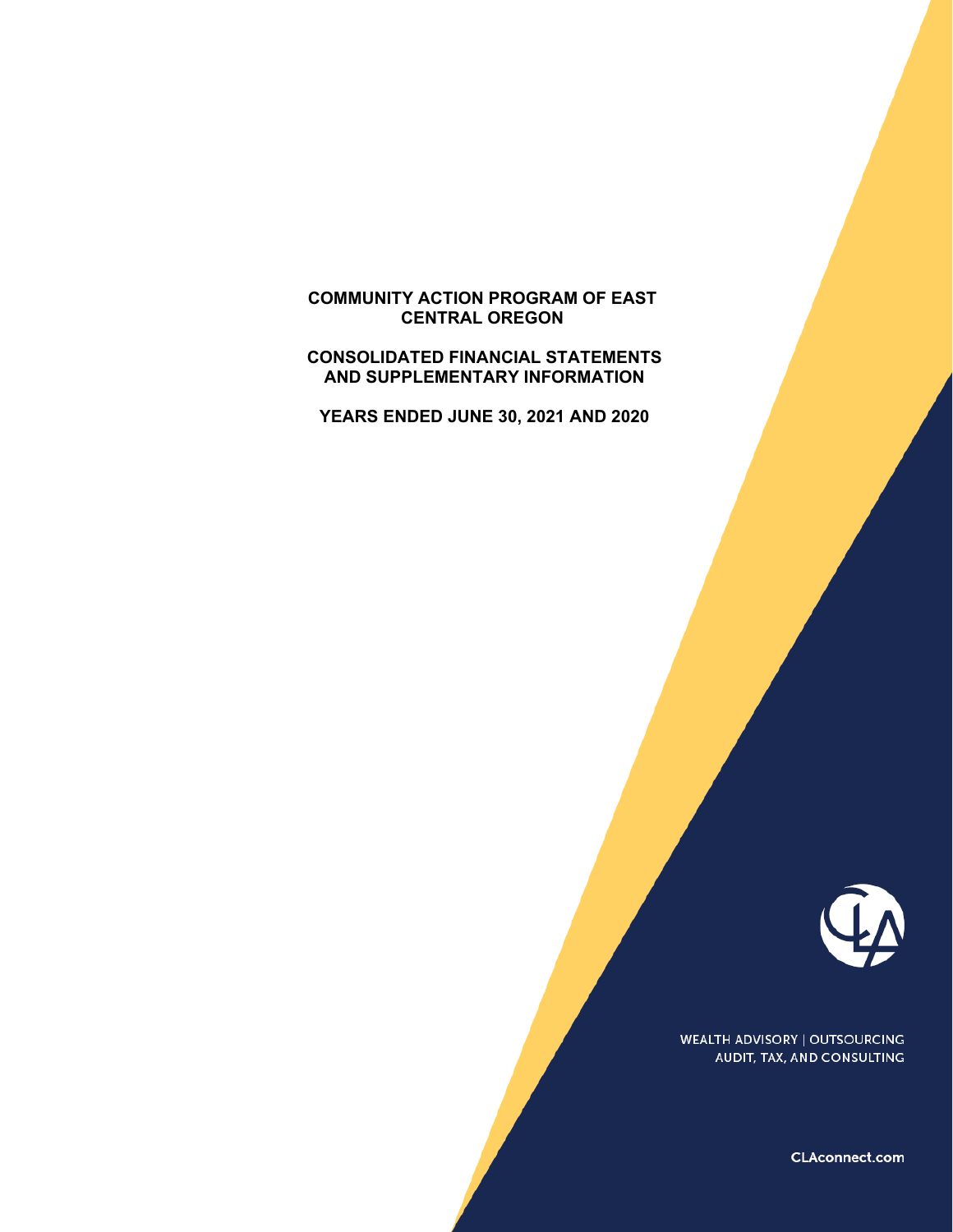# **COMMUNITY ACTION PROGRAM OF EAST CENTRAL OREGON TABLE OF CONTENTS YEARS ENDED JUNE 30, 2021 AND 2020**

| <b>INDEPENDENT AUDITORS' REPORT</b>                                                                                                                                                                                                                     | 1              |
|---------------------------------------------------------------------------------------------------------------------------------------------------------------------------------------------------------------------------------------------------------|----------------|
| <b>CONSOLIDATED FINANCIAL STATEMENTS</b>                                                                                                                                                                                                                |                |
| <b>CONSOLIDATED STATEMENTS OF FINANCIAL POSITION</b>                                                                                                                                                                                                    | $\mathbf{3}$   |
| <b>CONSOLIDATED STATEMENTS OF ACTIVITIES AND CHANGES IN NET</b><br><b>ASSETS</b>                                                                                                                                                                        | 5              |
| <b>CONSOLIDATED STATEMENTS OF FUNCTIONAL EXPENSES</b>                                                                                                                                                                                                   | $\overline{7}$ |
| <b>CONSOLIDATED STATEMENTS OF CASH FLOWS</b>                                                                                                                                                                                                            | 9              |
| NOTES TO CONSOLIDATED FINANCIAL STATEMENTS                                                                                                                                                                                                              | 10             |
| <b>INDEPENDENT AUDITORS' REPORT ON INTERNAL CONTROL OVER</b><br><b>FINANCIAL REPORTING AND ON COMPLIANCE AND OTHER MATTERS</b><br><b>BASED ON AN AUDIT OF FINANCIAL STATEMENTS PERFORMED IN</b><br><b>ACCORDANCE WITH GOVERNMENT AUDITING STANDARDS</b> | 21             |
| <b>INDEPENDENT AUDITORS' REPORT ON COMPLIANCE FOR EACH MAJOR</b><br>FEDERAL PROGRAM AND REPORT ON INTERNAL CONTROL OVER<br><b>COMPLIANCE REQUIRED BY THE UNIFORM GUIDANCE</b>                                                                           | 23             |
| <b>SCHEDULE OF FINDINGS AND QUESTIONED COSTS</b>                                                                                                                                                                                                        | 25             |
| <b>SCHEDULE OF EXPENDITURES OF FEDERAL AWARDS</b>                                                                                                                                                                                                       | 27             |
| NOTES TO SCHEDULE OF EXPENDITURES OF FEDERAL AWARDS                                                                                                                                                                                                     | 30             |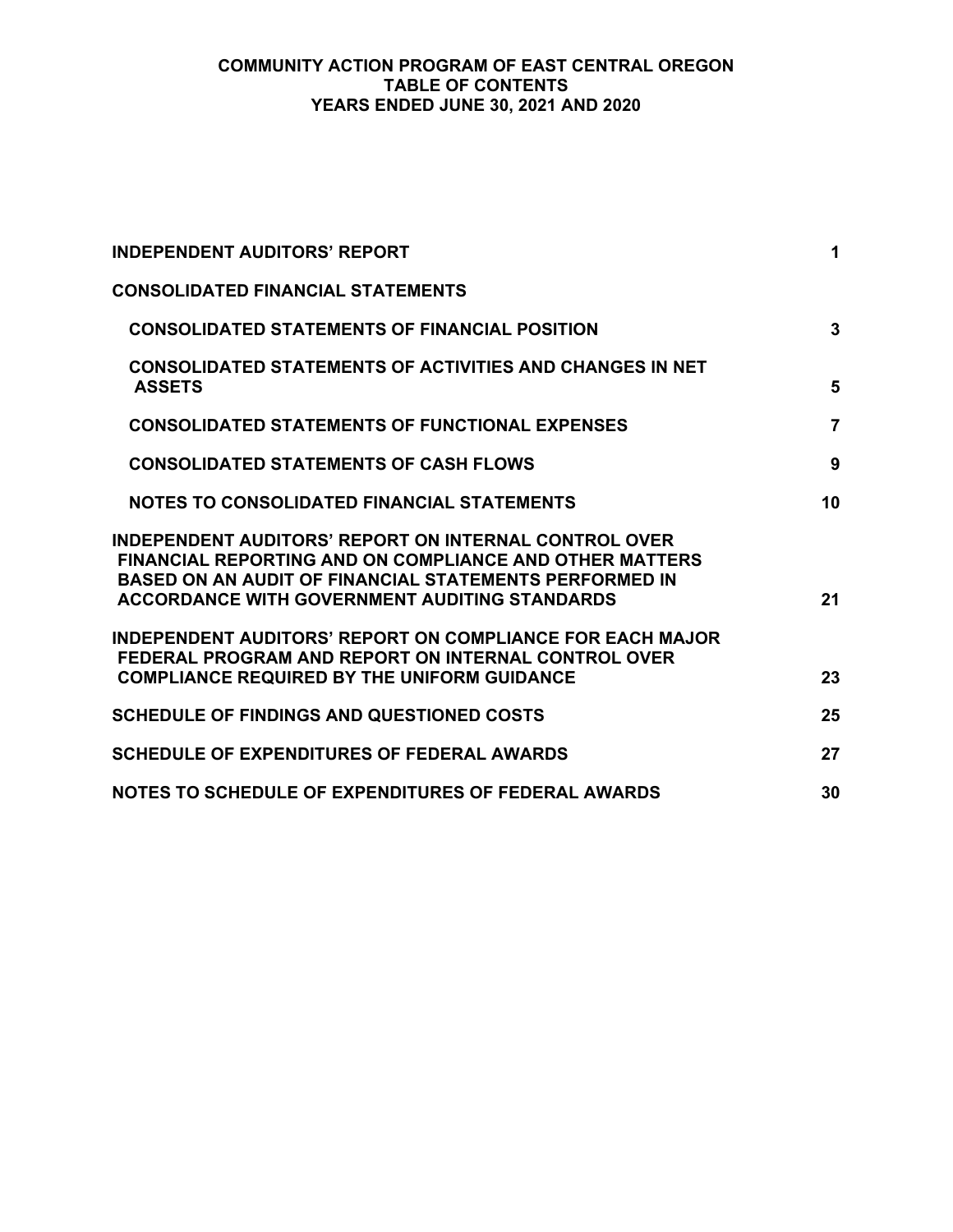

**CliftonLarsonAllen LLP CLAconnect.com**

# **INDEPENDENT AUDITORS' REPORT**

Board of Directors Community Action Program of East Central Oregon Pendleton, Oregon

## **Report on the Financial Statements**

We have audited the accompanying consolidated financial statements of Community Action Program of East Central Oregon and subsidiaries (a nonprofit organization) (the Organization or CAPECO), which comprise the consolidated statements of financial position as of June 30, 2021 and 2020, and the related consolidated statements of activities and changes in net assets, functional expenses, and cash flows for the years then ended, and the related notes to the consolidated financial statements.

## *Management's Responsibility for the Consolidated Financial Statements*

Management is responsible for the preparation and fair presentation of these consolidated financial statements in accordance with accounting principles generally accepted in the United States of America; this includes the design, implementation, and maintenance of internal control relevant to the preparation and fair presentation of consolidated financial statements that are free from material misstatement, whether due to fraud or error.

### *Auditors' Responsibility*

Our responsibility is to express an opinion on these consolidated financial statements based on our audits. We conducted our audits in accordance with auditing standards generally accepted in the United States of America and the standards applicable to financial audits contained in *Government Auditing Standards*, issued by the Comptroller General of the United States. Those standards require that we plan and perform the audit to obtain reasonable assurance about whether the consolidated financial statements are free from material misstatement.

An audit involves performing procedures to obtain audit evidence about the amounts and disclosures in the consolidated financial statements. The procedures selected depend on the auditors' judgment, including the assessment of the risks of material misstatement of the consolidated financial statements, whether due to fraud or error. In making those risk assessments, the auditor considers internal control relevant to the entity's preparation and fair presentation of the consolidated financial statements in order to design audit procedures that are appropriate in the circumstances, but not for the purpose of expressing an opinion on the effectiveness of the entity's internal control. Accordingly, we express no such opinion. An audit also includes evaluating the appropriateness of accounting policies used and the reasonableness of significant accounting estimates made by management, as well as evaluating the overall presentation of the consolidated financial statements.

We believe that the audit evidence we have obtained is sufficient and appropriate to provide a basis for our audit opinion.



CLA is an independent member of Nexia International, a leading, global network of independent accounting and consulting firms. See nexia.com/member‐firm‐disclaimer for details.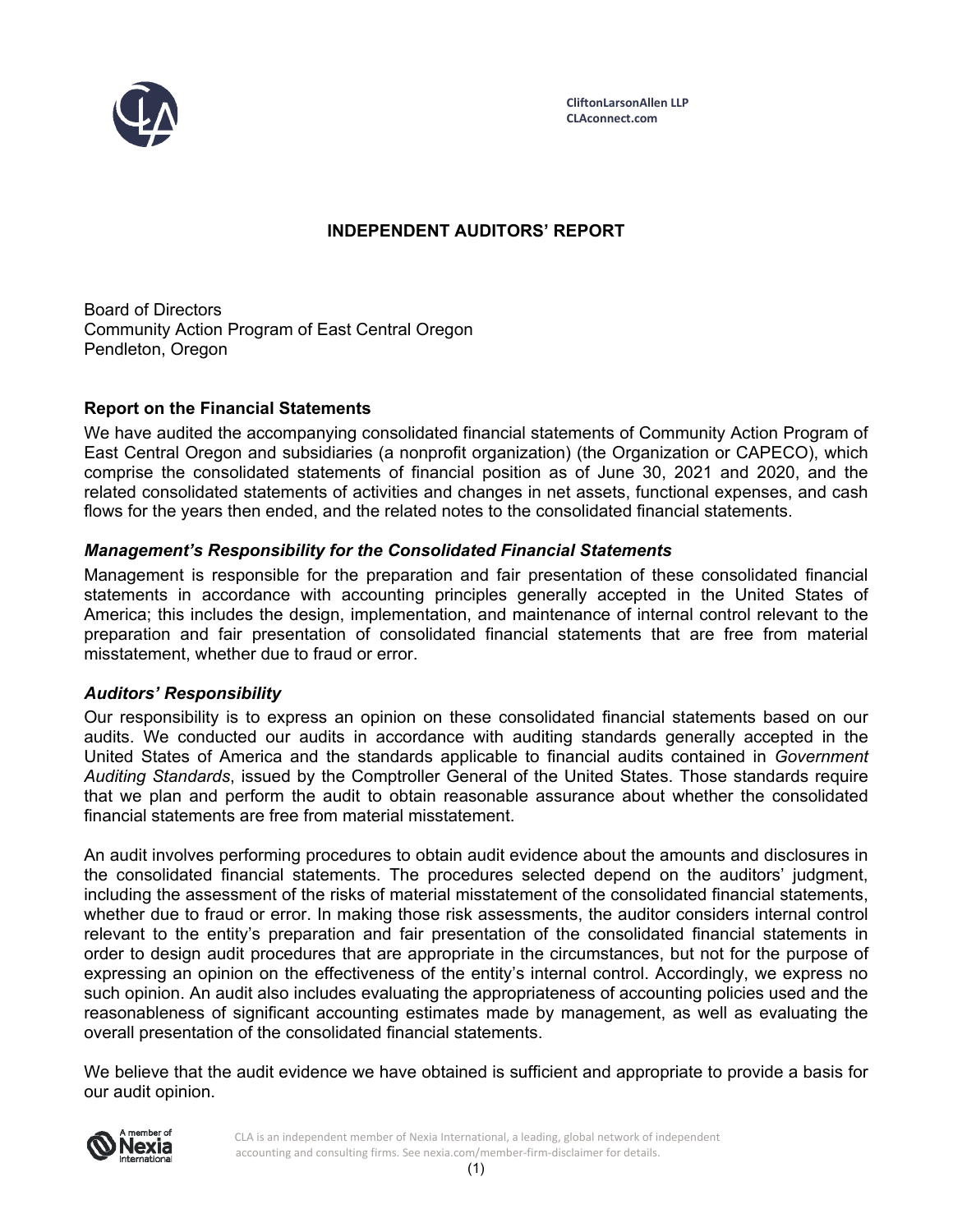# *Opinion*

In our opinion, the consolidated financial statements referred to above present fairly, in all material respects, the consolidated financial position of CAPECO as of June 30, 2021 and 2020, and the changes in its net assets and its cash flows for the years then ended in accordance with accounting principles generally accepted in the United States of America.

# *Other Matters*

## *Other Information – Schedule of Expenditures of Federal Awards*

Our audit was conducted for the purpose of forming an opinion on the consolidated financial statements as a whole. The schedule of expenditures of federal awards, as required by Title 2 U.S. *Code of Federal Regulations* Part 200, *Uniform Administrative Requirements, Cost Principles, and Audit Requirements for Federal Awards* is also presented for purposes of additional analysis and is not a required part of the basic financial statements. The schedule of expenditures of federal awards is the responsibility of management and was derived from and relates directly to the underlying accounting and other records used to prepare the consolidated financial statements. Such information has been subjected to the auditing procedures applied in the audits of the consolidated financial statements and certain additional procedures, including comparing and reconciling such information directly to the underlying accounting and other records used to prepare the consolidated financial statements or to the consolidated financial statements themselves, and other additional procedures in accordance with auditing standards generally accepted in the United States of America. In our opinion, the information is fairly stated, in all material respects, in relation to the consolidated financial statements as a whole.

## **Other Reporting Required by Government Auditing Standards**

In accordance with *Government Auditing Standards*, we have also issued our report dated December 1, 2021, on our consideration of CAPECO's internal control over financial reporting and on our tests of its compliance with certain provisions of laws, regulations, contracts and grant agreements, and other matters. The purpose of that report is solely to describe the scope of our testing of internal control over financial reporting and compliance and the result of that testing, and not to provide an opinion on the effectiveness of CAPECO's internal control over financial reporting or on compliance. That report is an integral part of an audit performed in accordance with *Government Auditing Standards* in considering CAPECO's internal control over financial reporting and compliance.

Clifton Larson Allen LLP

**CliftonLarsonAllen LLP** 

Tri-Cities, Washington December 1, 2021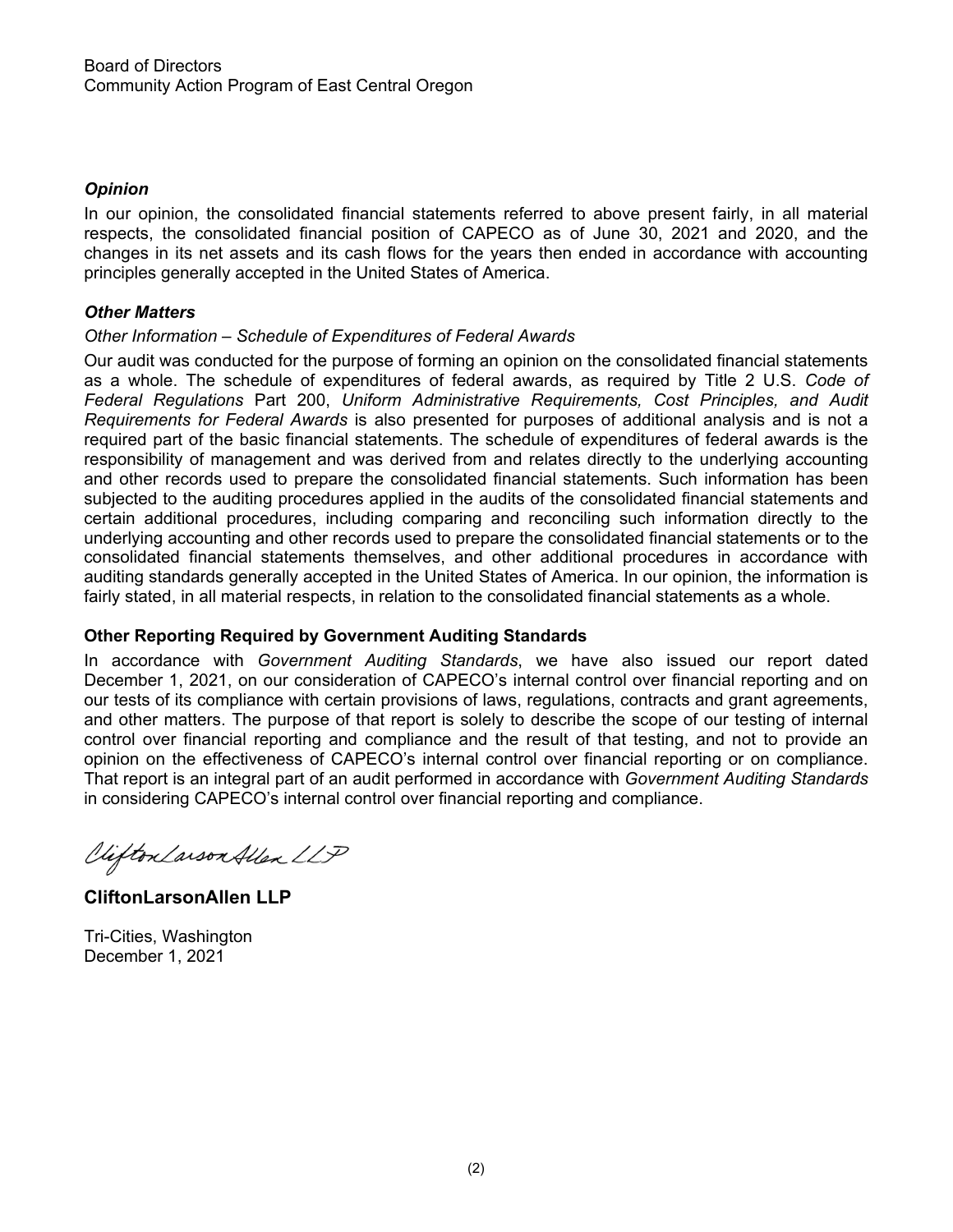# **COMMUNITY ACTION PROGRAM OF EAST CENTRAL OREGON CONSOLIDATED STATEMENTS OF FINANCIAL POSITION JUNE 30, 2021 AND 2020**

|                                                   | 2021            | 2020            |
|---------------------------------------------------|-----------------|-----------------|
| <b>ASSETS</b>                                     |                 |                 |
| <b>CURRENT ASSETS</b>                             |                 |                 |
| Cash and Cash Equivalents                         | \$<br>2,174,715 | \$<br>2,138,207 |
| <b>Restricted Cash</b>                            | 1,096,247       | 1,094,165       |
| Total Cash, Cash Equivalents, and Restricted Cash | 3,270,962       | 3,232,372       |
| <b>Accounts Receivables</b>                       | 1,871,095       | 1,521,701       |
| Inventory                                         | 161,603         | 250,164         |
| <b>Prepaid Expenses</b>                           | 64,687          | 65,476          |
| <b>Total Current Assets</b>                       | 5,368,347       | 5,069,713       |
| PROPERTY, BUILDINGS, AND EQUIPMENT                |                 |                 |
| <b>Building</b>                                   | 6,257,405       | 5,257,405       |
| Equipment                                         | 382,192         | 263,299         |
| Automotive                                        | 946,849         | 946,849         |
| Furniture                                         | 230,832         | 225,312         |
| Grounds Improvements                              | 250,825         | 250,825         |
| Total                                             | 8,068,103       | 6,943,690       |
| Less: Accumulated Depreciation                    | (5, 752, 854)   | (5,455,379)     |
| Total                                             | 2,315,249       | 1,488,311       |
| Land                                              | 298,380         | 298,380         |
| Total Property, Buildings, and Equipment          | 2,613,629       | 1,786,691       |
| <b>OTHER ASSETS</b>                               |                 |                 |
| Intangible Assets, Net of Amortization            |                 |                 |
| of \$22,169 and \$21,894, Respectively            | 3,346           | 3,621           |
| <b>Housing Security Deposits</b>                  |                 | 332             |
| <b>Total Other Assets</b>                         | 3,346           | 3,953           |
| <b>Total Assets</b>                               | 7,985,322<br>Φ  | 6,860,357<br>\$ |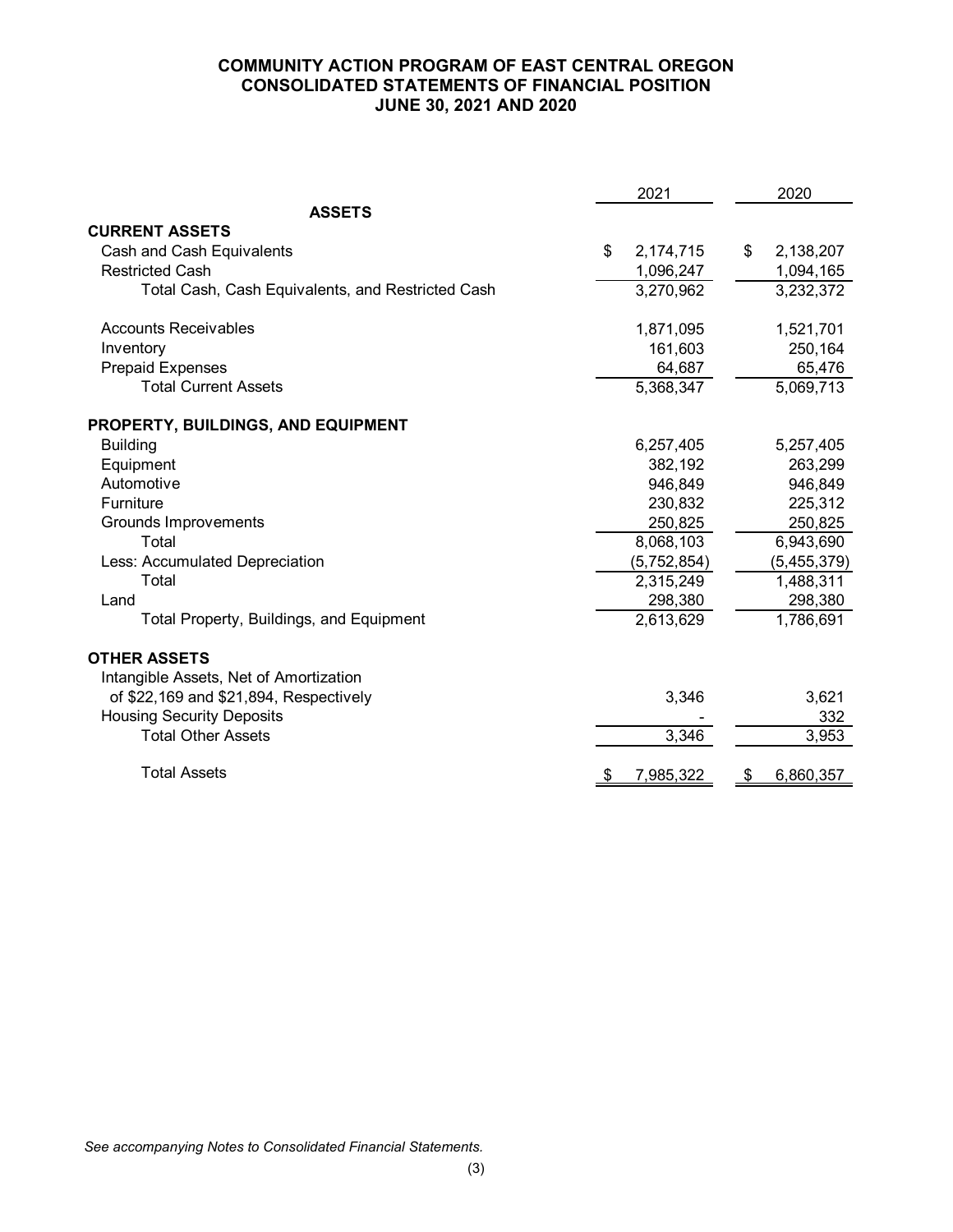## **COMMUNITY ACTION PROGRAM OF EAST CENTRAL OREGON CONSOLIDATED STATEMENTS OF FINANCIAL POSITION (CONTINUED) JUNE 30, 2021 AND 2020**

| 2021          | 2020 |           |
|---------------|------|-----------|
|               |      |           |
|               |      |           |
| \$<br>380,478 | \$   | 267,976   |
| 239,107       |      | 201,168   |
| 5,581         |      | 5,093     |
| 76,040        |      | 58,021    |
| 13,864        |      | 67,663    |
| 36,690        |      | 34,995    |
| 173           |      | 243       |
| 608,382       |      | 597,201   |
|               |      | 416,800   |
| 41,063        |      | 39,625    |
| 1,401,378     |      | 1,688,785 |
|               |      |           |
| 631,014       |      | 669,885   |
| 2,032,392     |      | 2,358,670 |
|               |      |           |
| 5,473,873     |      | 3,963,738 |
| 24,534        |      | 24,534    |
| 5,498,407     |      | 3,988,272 |
| 454,523       |      | 513,415   |
| 5,952,930     |      | 4,501,687 |
| 7,985,322     | S    | 6,860,357 |
|               |      |           |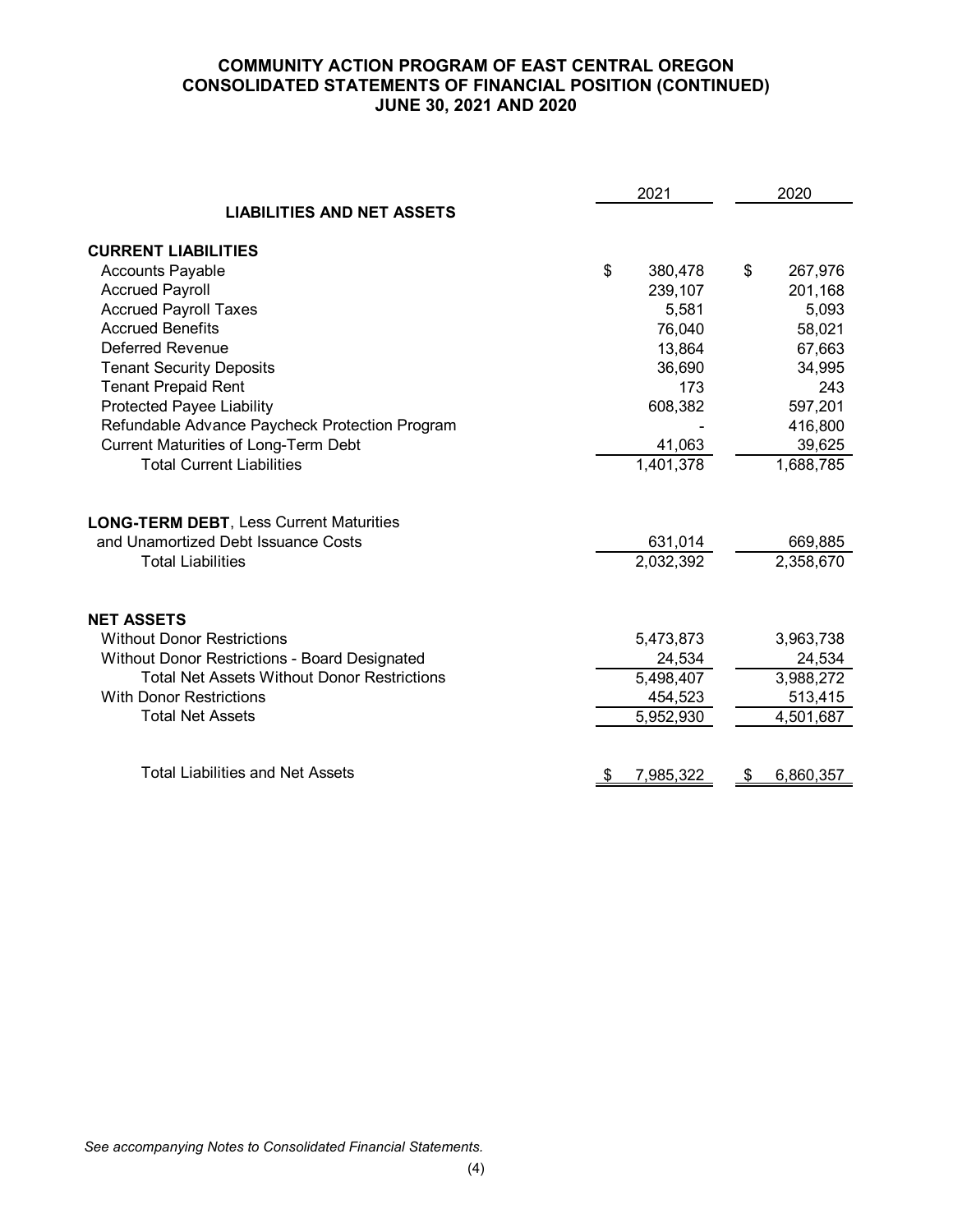## **COMMUNITY ACTION PROGRAM OF EAST CENTRAL OREGON CONSOLIDATED STATEMENT OF ACTIVITIES AND CHANGES IN NET ASSETS YEAR ENDED JUNE 30, 2021**

|                                           | <b>Without Donor</b> |              | <b>With Donor</b> |              |                 |
|-------------------------------------------|----------------------|--------------|-------------------|--------------|-----------------|
|                                           |                      | Restrictions |                   | Restrictions | Total           |
| <b>REVENUE, GAINS, AND SUPPORT</b>        |                      |              |                   |              |                 |
| Revenue, Program                          | \$                   | 8,750,014    | \$                |              | \$<br>8,750,014 |
| <b>Food Commodities</b>                   |                      | 1,074,335    |                   |              | 1,074,335       |
| In-Kind Contributions                     |                      | 1,015,661    |                   |              | 1,015,661       |
| Revenue, Administration                   |                      | 620,651      |                   |              | 620,651         |
| Housing Project Income                    |                      | 605,818      |                   |              | 605,818         |
| Paycheck Protection Program Grant Revenue |                      | 416,800      |                   |              | 416,800         |
| Contributions and Fundraising Income      |                      | 93,040       |                   | 21,884       | 114,924         |
| <b>Reimbursed Expenses</b>                |                      | 1,922        |                   |              | 1,922           |
| Interest Income                           |                      | 265          |                   |              | 265             |
| Miscellaneous Income                      |                      | 4,950        |                   |              | 4,950           |
| Total                                     |                      | 12,583,456   |                   | 21,884       | 12,605,340      |
| <b>NET ASSETS RELEASED</b>                |                      |              |                   |              |                 |
| <b>FROM RESTRICTIONS</b>                  |                      | 80,776       |                   | (80, 776)    |                 |
| Total Revenue, Gains, and Support         |                      | 12,664,232   |                   | (58, 892)    | 12,605,340      |
| <b>EXPENSES</b>                           |                      |              |                   |              |                 |
| <b>Program Services</b>                   |                      | 10,588,155   |                   |              | 10,588,155      |
| <b>Supporting Services</b>                |                      | 565,942      |                   |              | 565,942         |
| <b>Total Expenses</b>                     |                      | 11,154,097   |                   |              | 11,154,097      |
| <b>CHANGES IN NET ASSETS</b>              |                      | 1,510,135    |                   | (58, 892)    | 1,451,243       |
| Net Assets - Beginning of Year            |                      | 3,988,272    |                   | 513,415      | 4,501,687       |
| <b>NET ASSETS - END OF YEAR</b>           | \$                   | 5,498,407    | \$                | 454,523      | \$<br>5,952,930 |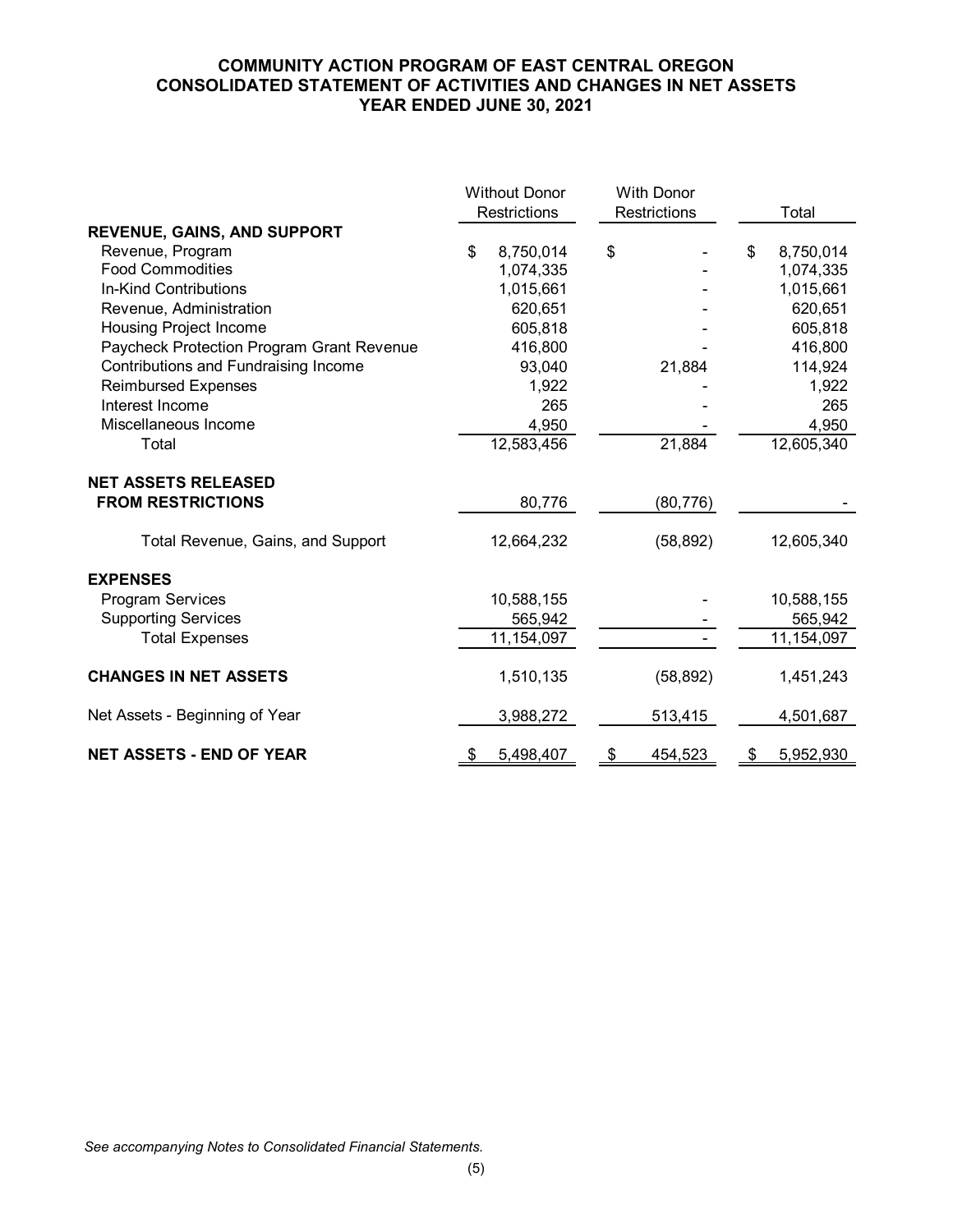## **COMMUNITY ACTION PROGRAM OF EAST CENTRAL OREGON CONSOLIDATED STATEMENT OF ACTIVITIES AND CHANGES IN NET ASSETS YEAR ENDED JUNE 30, 2020**

|                                      | <b>Without Donor</b> |              | <b>With Donor</b> |    |           |
|--------------------------------------|----------------------|--------------|-------------------|----|-----------|
|                                      |                      | Restrictions | Restrictions      |    | Total     |
| <b>REVENUE, GAINS, AND SUPPORT</b>   |                      |              |                   |    |           |
| Revenue, Program                     | \$                   | 6,032,705    | \$                | \$ | 6,032,705 |
| <b>Food Commodities</b>              |                      | 1,312,089    | 87,710            |    | 1,399,799 |
| Housing Project Income               |                      | 547,897      |                   |    | 547,897   |
| Revenue, Administration              |                      | 524,090      |                   |    | 524,090   |
| Contributions and Fundraising Income |                      | 73,094       | 244,544           |    | 317,638   |
| <b>Reimbursed Expenses</b>           |                      | 41,725       |                   |    | 41,725    |
| Gain on Disposal of Fixed Asset      |                      | 1,650        |                   |    | 1,650     |
| Interest Income                      |                      | 245          |                   |    | 245       |
| Miscellaneous Income                 |                      | 9,321        |                   |    | 9,321     |
| Total                                |                      | 8,542,816    | 332,254           |    | 8,875,070 |
| <b>NET ASSETS RELEASED</b>           |                      |              |                   |    |           |
| <b>FROM RESTRICTIONS</b>             |                      | 6,657        | (6,657)           |    |           |
| Total Revenue, Gains, and Support    |                      | 8,549,473    | 325,597           |    | 8,875,070 |
| <b>EXPENSES</b>                      |                      |              |                   |    |           |
| Program Services                     |                      | 7,554,891    |                   |    | 7,554,891 |
| <b>Supporting Services</b>           |                      | 600,136      |                   |    | 600,136   |
| <b>Total Expenses</b>                |                      | 8,155,027    |                   |    | 8,155,027 |
| <b>CHANGES IN NET ASSETS</b>         |                      | 394,446      | 325,597           |    | 720,043   |
| Net Assets - Beginning of Year       |                      | 3,593,826    | 187,818           |    | 3,781,644 |
| <b>NET ASSETS - END OF YEAR</b>      | \$                   | 3,988,272    | \$<br>513,415     | \$ | 4,501,687 |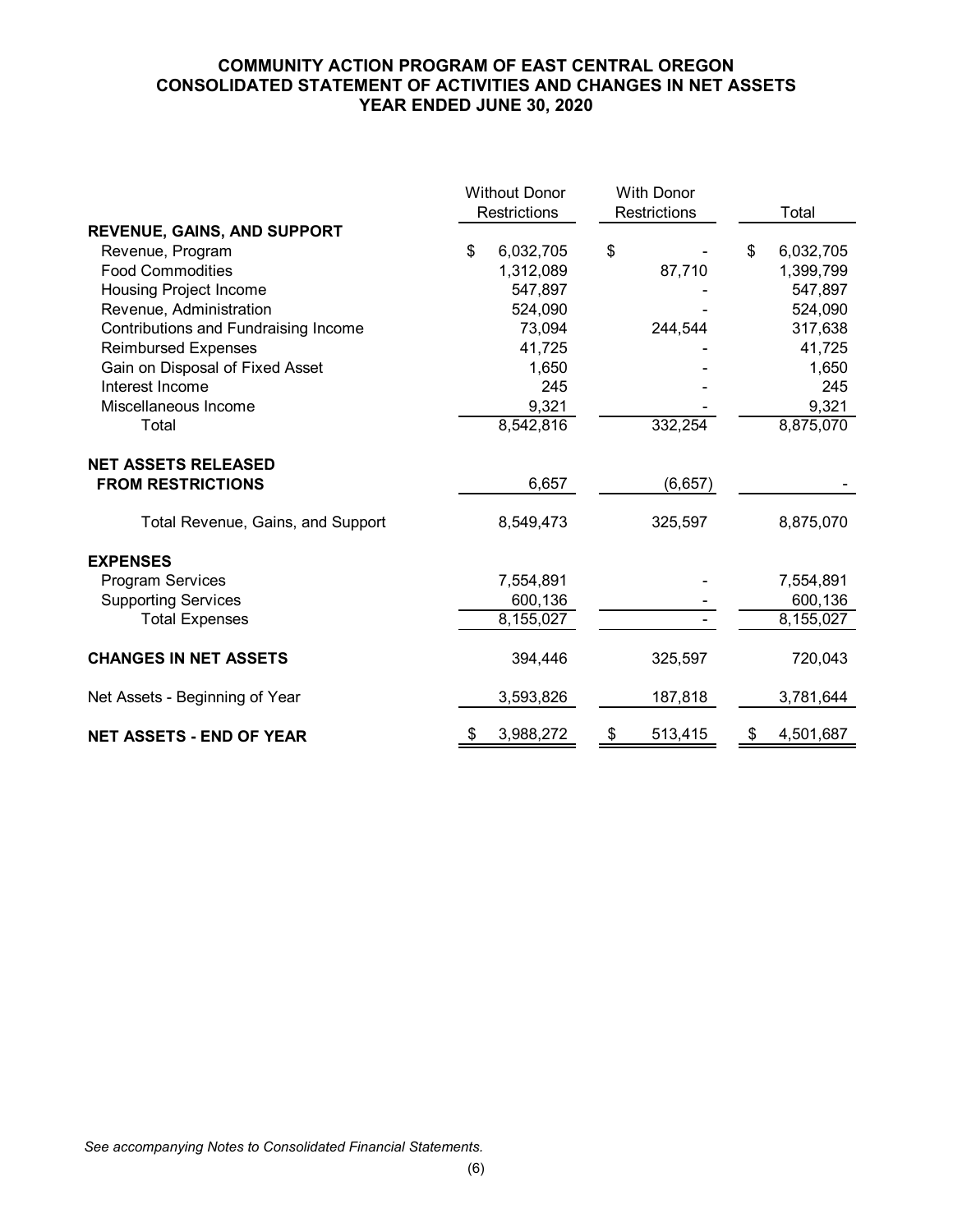### **COMMUNITY ACTION PROGRAM OF EAST CENTRAL OREGON CONSOLIDATED STATEMENT OF FUNCTIONAL EXPENSES YEAR ENDED JUNE 30, 2021**

|                                      | Program Services             |                              |                      | <b>Supporting Services</b>         |                     |                  |                              |                          |                 |
|--------------------------------------|------------------------------|------------------------------|----------------------|------------------------------------|---------------------|------------------|------------------------------|--------------------------|-----------------|
|                                      | Energy and<br>Weatherization | Food and<br><b>Nutrition</b> | Housing<br>Stability | Independent<br>Support<br>Services | Housing<br>Projects | Total<br>Program | Administrative<br>and Agency | Fundraising              | Total           |
| <b>EXPENSES</b>                      |                              |                              |                      |                                    |                     |                  |                              |                          |                 |
| <b>Direct Client Costs</b>           | 2,210,608<br>\$              | 610,519<br>\$                | \$<br>2,816,102      | 112,423<br>\$                      | \$                  | 5,749,652        | 5,762<br>\$                  | \$<br>$\blacksquare$     | 5,755,414<br>ß. |
| Payroll, Payroll Taxes, and Benefits | 376,502                      | 422,586                      | 922,925              | 437,261                            | 121,695             | 2,280,969        | 466,031                      | $\blacksquare$           | 2,747,000       |
| <b>Commodities Dispensed</b>         |                              | 1,162,896                    |                      |                                    |                     | 1,162,896        |                              | $\blacksquare$           | 1,162,896       |
| <b>Contracted Services</b>           | 57,865                       | 21,447                       | 81,084               | 24,644                             | 85,650              | 270,690          | 40,566                       | $\blacksquare$           | 311,256         |
| Depreciation and Amortization        | 8,435                        | 18,719                       | 114,900              | 12,384                             | 136,414             | 290,852          | 8,332                        | $\blacksquare$           | 299,184         |
| <b>Utilities</b>                     | 10,693                       | 22,820                       | 26,366               | 19,839                             | 117,580             | 197,298          | 6,416                        | $\blacksquare$           | 203,714         |
| Maintenance and Repair               | 2,613                        | 1,201                        | 45,114               | 2,170                              | 115,594             | 166,692          | 68                           |                          | 166,760         |
| Office Supplies                      | 14,637                       | 14,458                       | 75,817               | 13,418                             | 4,644               | 122,974          | 4,631                        | $\overline{\phantom{a}}$ | 127,605         |
| Insurance                            | 6,830                        | 9,389                        | 12,773               | 9,139                              | 19,199              | 57,330           |                              |                          | 57,330          |
| Advertising                          | 10,928                       | 92                           | 9,210                | 11,944                             | 3,510               | 35,684           | 12,812                       |                          | 48,496          |
| <b>Material Costs</b>                | 47,542                       |                              |                      |                                    |                     | 47,542           |                              |                          | 47,542          |
| Occupancy                            | 7,763                        | 17,142                       | 13,534               | 3,787                              |                     | 42,226           |                              |                          | 42,226          |
| <b>Travel and Transportation</b>     | 3,287                        | 13,945                       | 9,428                | 6,865                              | 4,334               | 37,859           | 1,174                        |                          | 39,033          |
| Interest                             |                              |                              |                      |                                    | 29,973              | 29,973           |                              |                          | 29,973          |
| Dues and Subscriptions               | 1,816                        | 1,757                        | 4,804                | 1,964                              | 273                 | 10,614           | 19,204                       |                          | 29,818          |
| Postage and Delivery                 | 3,695                        | 1,784                        | 1,443                | 6,505                              | 961                 | 14,388           | 664                          |                          | 15,052          |
| <b>Tools and Equipment</b>           | 2,678                        | 7,943                        | 2,066                | 1,816                              |                     | 14,503           | 211                          |                          | 14,714          |
| <b>Bad Debt Expense</b>              |                              |                              |                      |                                    | 6,101               | 6,101            |                              |                          | 6,101           |
| Miscellaneous Expense                | 101                          | 144                          | 3,033                | 139                                | 46,495              | 49,912           | 71                           |                          | 49,983          |
| <b>Total Expenses</b>                | 2,765,993                    | 2,326,842<br>$\mathfrak{S}$  | 4,138,599<br>\$      | 664,298<br>\$                      | 692,423             | \$10,588,155     | 565,942<br>\$                | \$                       | \$11,154,097    |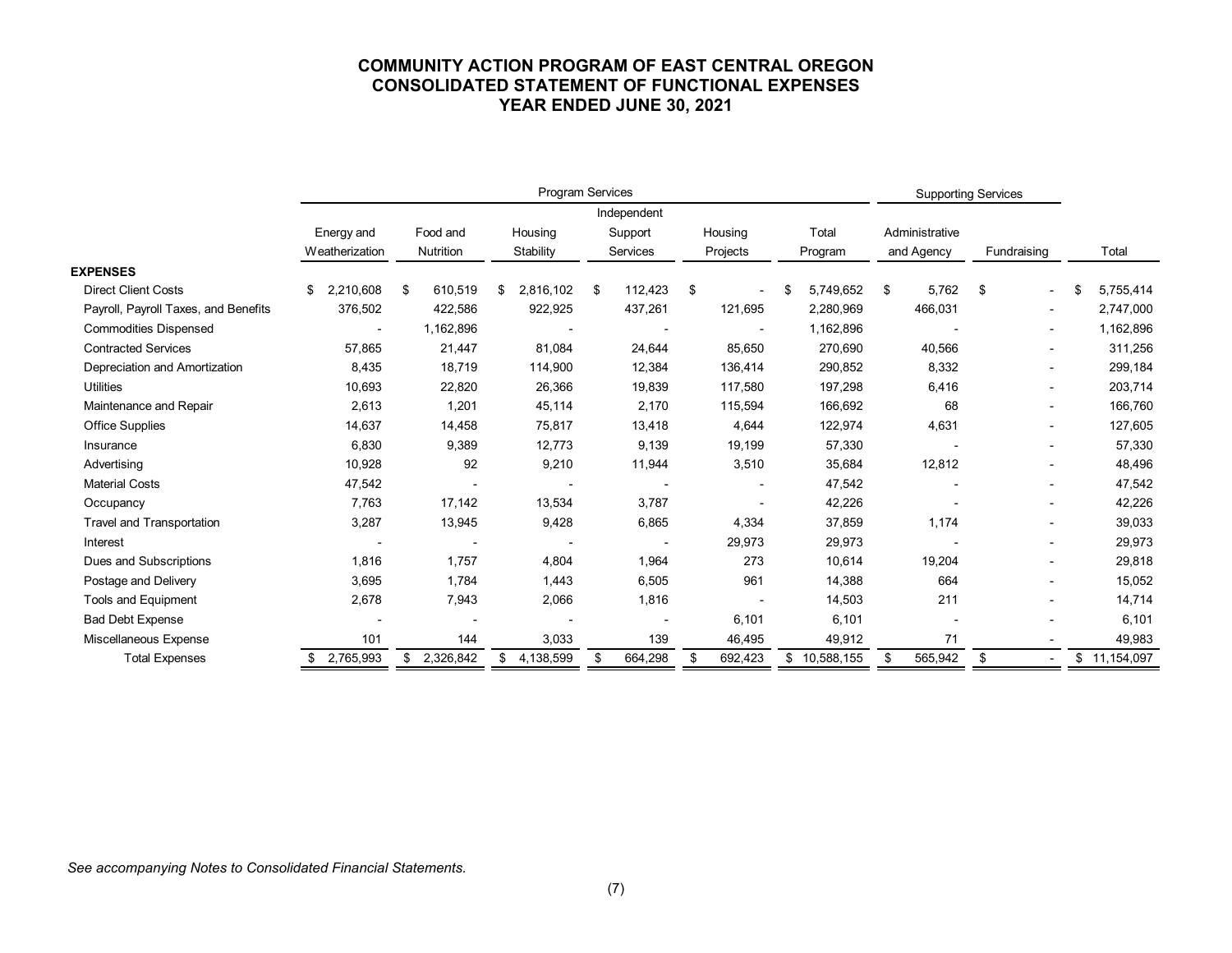### **COMMUNITY ACTION PROGRAM OF EAST CENTRAL OREGON CONSOLIDATED STATEMENT OF FUNCTIONAL EXPENSES YEAR ENDED JUNE 30, 2020**

|                                      | Program Services |                 |                 |               | <b>Supporting Services</b> |                 |                |                |                 |
|--------------------------------------|------------------|-----------------|-----------------|---------------|----------------------------|-----------------|----------------|----------------|-----------------|
|                                      |                  |                 |                 | Independent   |                            |                 |                |                |                 |
|                                      | Energy and       | Food and        | Housing         | Support       | Housing                    | Total           | Administrative |                |                 |
|                                      | Weatherization   | Nutrition       | Stability       | Services      | Projects                   | Program         | and Agency     | Fundraising    | Total           |
| <b>EXPENSES</b>                      |                  |                 |                 |               |                            |                 |                |                |                 |
| <b>Direct Client Costs</b>           | ,250,215<br>\$   | 698,224<br>\$   | 678,255<br>\$   | 123,772<br>\$ | \$                         | 2,750,466<br>\$ | \$             | \$.            | 2,750,466<br>\$ |
| Payroll, Payroll Taxes, and Benefits | 530,039          | 497,911         | 585,022         | 508,721       | 106,158                    | 2,227,851       | 449,565        | 119            | 2,677,535       |
| <b>Commodities Dispensed</b>         |                  | 1,262,236       |                 |               |                            | 1,262,236       |                | $\overline{a}$ | 1,262,236       |
| Depreciation and Amortization        | 14,694           | 20,883          | 11,611          | 3,804         | 203,665                    | 254,657         |                |                | 254,657         |
| <b>Contracted Services</b>           | 16,970           | 26,550          | 23,407          | 16,171        | 72,242                     | 155,340         | 82,959         | 9,306          | 247,605         |
| <b>Utilities</b>                     | 13,433           | 27,058          | 13,256          | 10,419        | 121,703                    | 185,869         | 3,351          | 13             | 189,233         |
| <b>Material Costs</b>                | 149,859          |                 |                 |               |                            | 149,859         |                |                | 149,859         |
| Maintenance and Repair               | 492              | 1,068           | 415             | 257           | 145,123                    | 147,355         | 12             | 1              | 147,368         |
| <b>Office Supplies</b>               | 39,268           | 11,134          | 31,106          | 14,113        | 2,706                      | 98,327          | 31,133         |                | 129,460         |
| <b>Travel and Transportation</b>     | 16,656           | 22,022          | 19,620          | 27,767        | 4,794                      | 90,859          | 5,638          |                | 96,498          |
| Insurance                            | 7,900            | 10,501          | 8,027           | 9,660         | 17,638                     | 53,726          |                | $\overline{2}$ | 53,728          |
| Occupancy                            | 8,447            | 21,246          | 7,205           | 4,253         |                            | 41,151          | 1,128          | 1              | 42,280          |
| Dues and Subscriptions               | 4,852            | 4,883           | 3,114           | 4,525         | 243                        | 17,617          | 14,466         |                | 32,083          |
| Interest                             |                  |                 |                 |               | 29,486                     | 29,486          |                | $\blacksquare$ | 29,486          |
| Advertising                          | 5,898            | 428             | 3,494           | 1,318         | 2,477                      | 13,615          | 672            |                | 14,287          |
| Tools and Equipment                  | 2,868            | 4,254           | 3,197           | 2,446         |                            | 12,765          | 561            |                | 13,326          |
| Postage and Delivery                 | 2,132            | 1,206           | 1,009           | 6,090         | 732                        | 11,169          | 1,208          |                | 12,377          |
| <b>Bad Debt Expense</b>              |                  |                 |                 |               | 8,613                      | 8,613           |                |                | 8,613           |
| Miscellaneous Expense                |                  |                 |                 |               | 43,930                     | 43,930          |                |                | 43,930          |
| <b>Total Expenses</b>                | 2,063,723        | \$<br>2,609,604 | 1,388,738<br>\$ | 733,316<br>\$ | 759,510<br>\$              | 7,554,891<br>S  | 590,693<br>S   | \$<br>9,443    | \$<br>8,155,027 |

*See accompanying Notes to Consolidated Financial Statements.*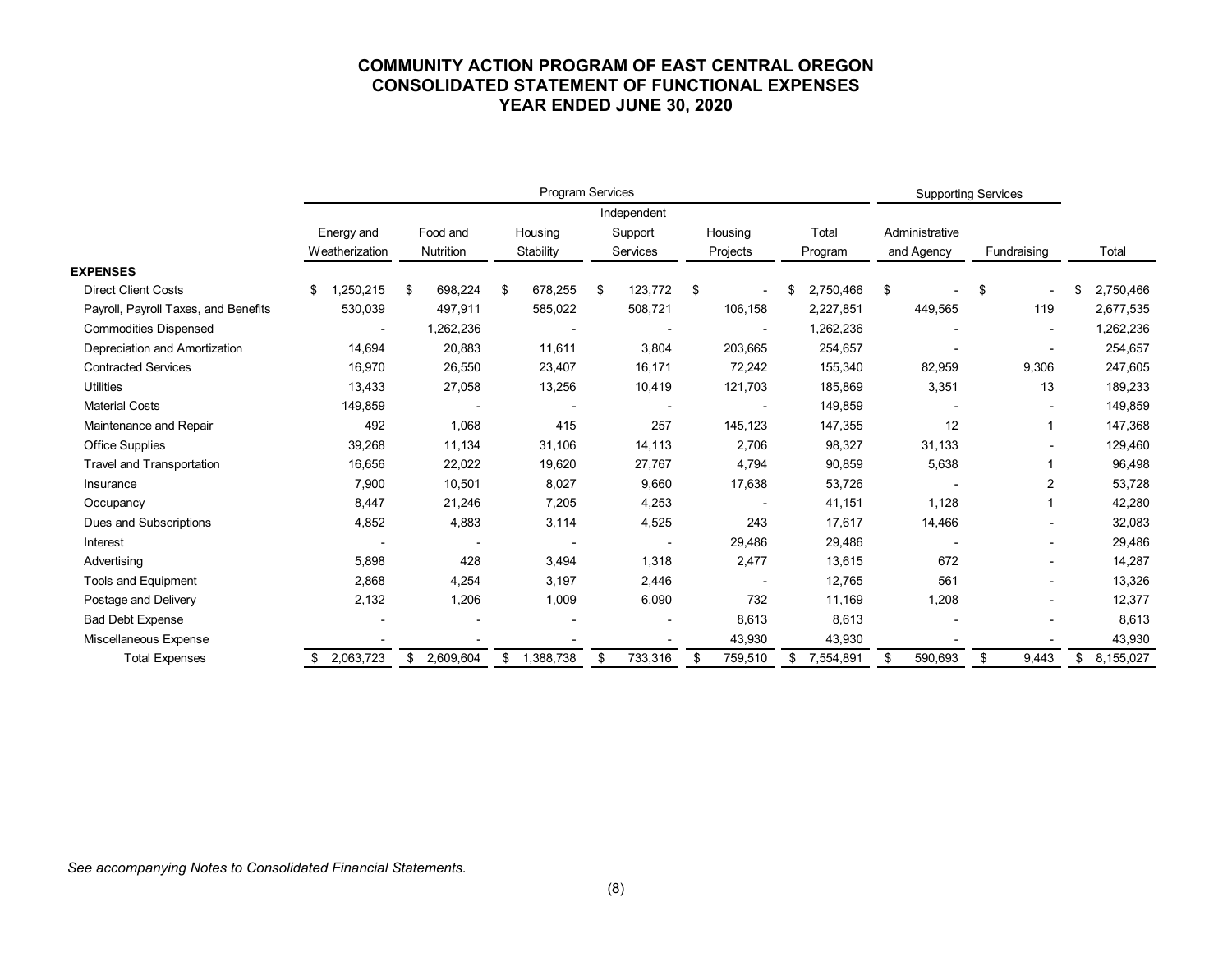# **COMMUNITY ACTION PROGRAM OF EAST CENTRAL OREGON CONSOLIDATED STATEMENTS OF CASH FLOWS YEARS ENDED JUNE 30, 2021 AND 2020**

|                                                                   | 2021            | 2020            |
|-------------------------------------------------------------------|-----------------|-----------------|
| <b>CASH FLOWS FROM OPERATING ACTIVITIES</b>                       |                 |                 |
| Cash Received from Grants and Program Services                    | 10,791,515<br>S | \$<br>8,931,850 |
| Cash Paid to Suppliers and Employees                              | (10, 559, 937)  | (7, 459, 108)   |
| <b>Interest Received</b>                                          | 265             | 245             |
| <b>Interest Paid</b>                                              | (27, 798)       | (29, 153)       |
| Net Cash Provided by Operating Activities                         | 204,045         | 1,443,834       |
|                                                                   |                 |                 |
| <b>CASH FLOWS FROM INVESTING ACTIVITIES</b>                       |                 |                 |
| Purchase of Property, Buildings, and Equipment                    | (125, 847)      | (12,648)        |
| Net Cash Used by Investing Activities                             | (125, 847)      | (12, 648)       |
| <b>CASH FLOWS FROM FINANCING ACTIVITIES</b>                       |                 |                 |
| Principal Payments on Long-Term Debt                              | (39,608)        | (38, 254)       |
| Net Cash Used by Financing Activities                             |                 |                 |
|                                                                   | (39, 608)       | (38,254)        |
| NET INCREASE IN CASH AND CASH EQUIVALENTS                         |                 |                 |
| <b>AND RESTRICTED CASH</b>                                        | 38,590          | 1,392,932       |
| Cash and Cash Equivalents and Restricted Cash - Beginning of Year | 3,232,372       | 1,839,440       |
|                                                                   |                 |                 |
| CASH AND CASH EQUIVALENTS AND RESTRICTED                          |                 |                 |
| <b>CASH - END OF YEAR</b>                                         | 3,270,962<br>\$ | \$<br>3,232,372 |
| RECONCILIATION OF CHANGES IN NET ASSETS TO NET                    |                 |                 |
| <b>CASH PROVIDED BY OPERATING ACTIVITIES</b>                      |                 |                 |
|                                                                   |                 |                 |
| <b>Changes in Net Assets</b>                                      | \$<br>1,451,243 | \$<br>720,043   |
| Adjustments to Reconcile Changes in Net Assets to                 |                 |                 |
| Net Cash Provided by Operating Activities:                        |                 |                 |
| Depreciation and Amortization                                     | 299,184         | 254,657         |
| Amortization of Debt Issuance Costs                               | 2,175           | 333             |
| <b>Donated Capital Asset</b>                                      | (1,000,000)     |                 |
| <b>Bad Debt Expense</b>                                           | 6,101           | 8,613           |
| (Increase) Decrease in Assets:                                    |                 |                 |
| <b>Accounts Receivable</b>                                        | (355, 495)      | (430, 243)      |
| Employee Advances Receivable                                      |                 | 142             |
| Inventory                                                         | 88,561          | (137, 564)      |
| <b>Prepaid Expenses</b>                                           | 789             | 34,623          |
| <b>Housing Security Deposits</b>                                  | 332             |                 |
| Increase (Decrease) in Liabilities:                               |                 |                 |
| <b>Accounts Payable</b>                                           | 112,502         | 144,119         |
| <b>Accrued Payroll</b>                                            | 37,939          | 30,021          |
| <b>Accrued Payroll Taxes</b>                                      | 488             | (5,002)         |
| <b>Accrued Benefits</b>                                           | 18,019          |                 |
|                                                                   |                 | 15,742          |
| <b>Deferred Revenue</b>                                           | (53, 799)       | 53,100          |
| <b>Tenant Security Deposits</b>                                   | 1,695           | 1,019           |
| <b>Tenant Prepaid Rent</b>                                        | (70)            | 31              |
| <b>Protected Payee Liability</b>                                  | 11,181          | 337,400         |
| Refundable Advance Paycheck Protection Program                    | (416, 800)      | 416,800         |
| <b>Total Adjustments</b>                                          | (1, 247, 198)   | 723,791         |
| Net Cash Provided by Operating Activities                         | \$<br>204,045   | \$<br>1,443,834 |

*See accompanying Notes to Consolidated Financial Statements.*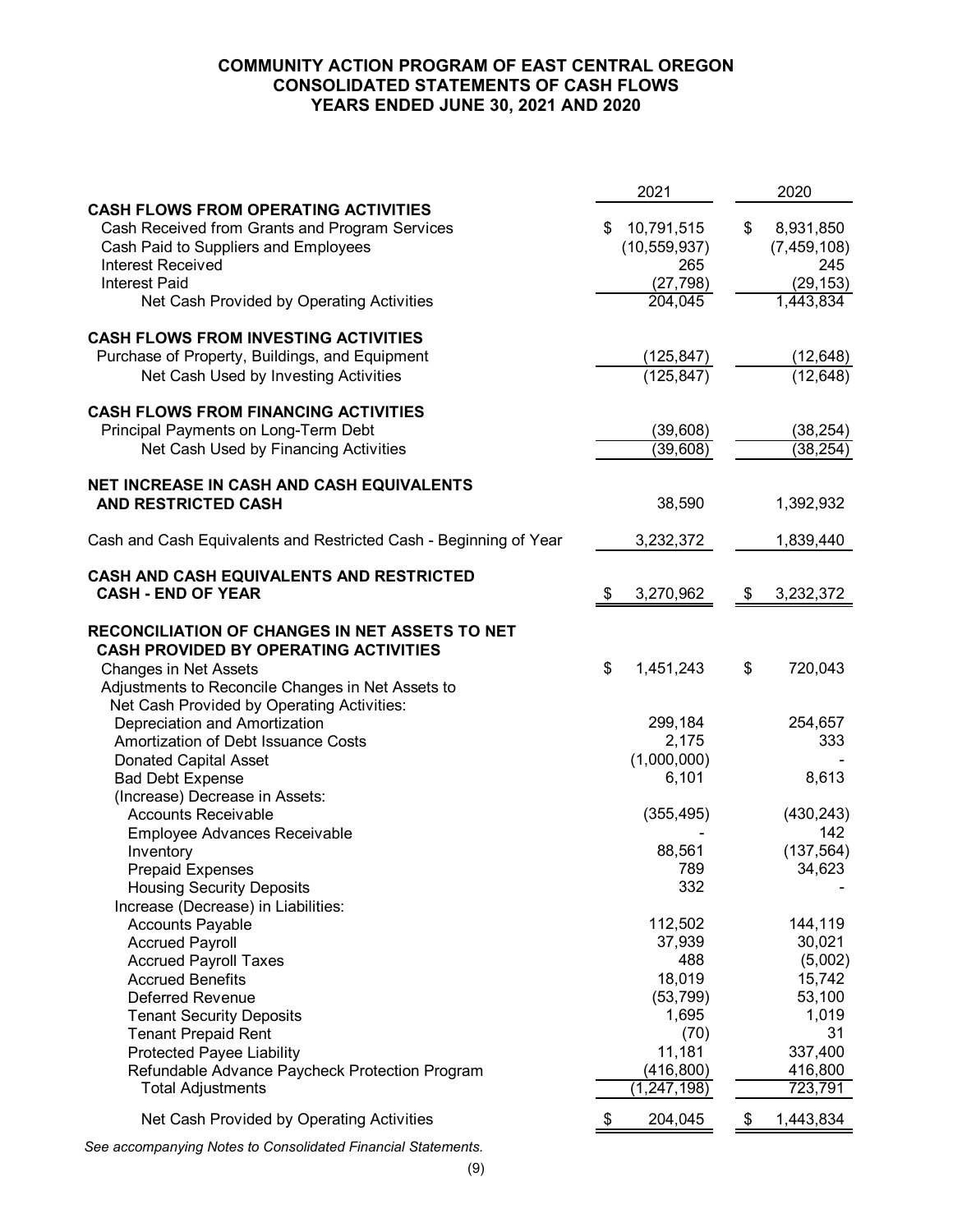## **NOTE 1 SUMMARY OF SIGNIFICANT ACCOUNTING POLICIES**

#### **Organization**

Community Action Program of East Central Oregon (CAPECO) is a private, nonprofit organization, which was incorporated in 1987. CAPECO was organized to coordinate the resources and agencies, both public and private, of Umatilla, Morrow, Wheeler, and Gilliam Counties of Oregon, and adjacent counties upon request, for the purpose of alleviating poverty and resolving other socioeconomic problems existing or occurring within the area. CAPECO's principal programs consist of antipoverty programs, emergency food services, employment and training, youth employment, low-income energy assistance, and residential weatherization.

Morrow Estates, Inc. (MEI) is an affordable housing organization. MEI was originally established under section 42 of the Internal Revenue Code (IRC), but since has been reorganized as an entity 100% controlled by CAPECO.

Applewood Village Limited Partnership (Partnership) was originally established under section 42 of the IRC. The Partnership terminated on December 31, 2014, and all remaining assets were transferred to Applewood Village Renewal, LLC upon termination. CAPECO is the sole member of AVR.

CAPECO is the general partner in Irrigon Farm Labor Housing Project (Irrigon). The project was established as an US Department of Agriculture Rural Development (formally known as Farmers Home Administration) Rural Economic and Community Development (RECD) for the sole purpose to provide farmworker housing.

All assets and equity of MEI, AVR, and Irrigon will be consolidated for financial statement purposes.

#### **Basis of Presentation**

The consolidated financial statements have been prepared on the accrual basis of accounting in accordance with accounting principles generally accepted in the United States of America (U.S. GAAP).

#### **Principles of Consolidation**

The consolidated financial statements include the accounts of CAPECO, MER, AVR, and Irrigon (hereinafter called CAPECO). All material intercompany accounts and transactions are eliminated in consolidation.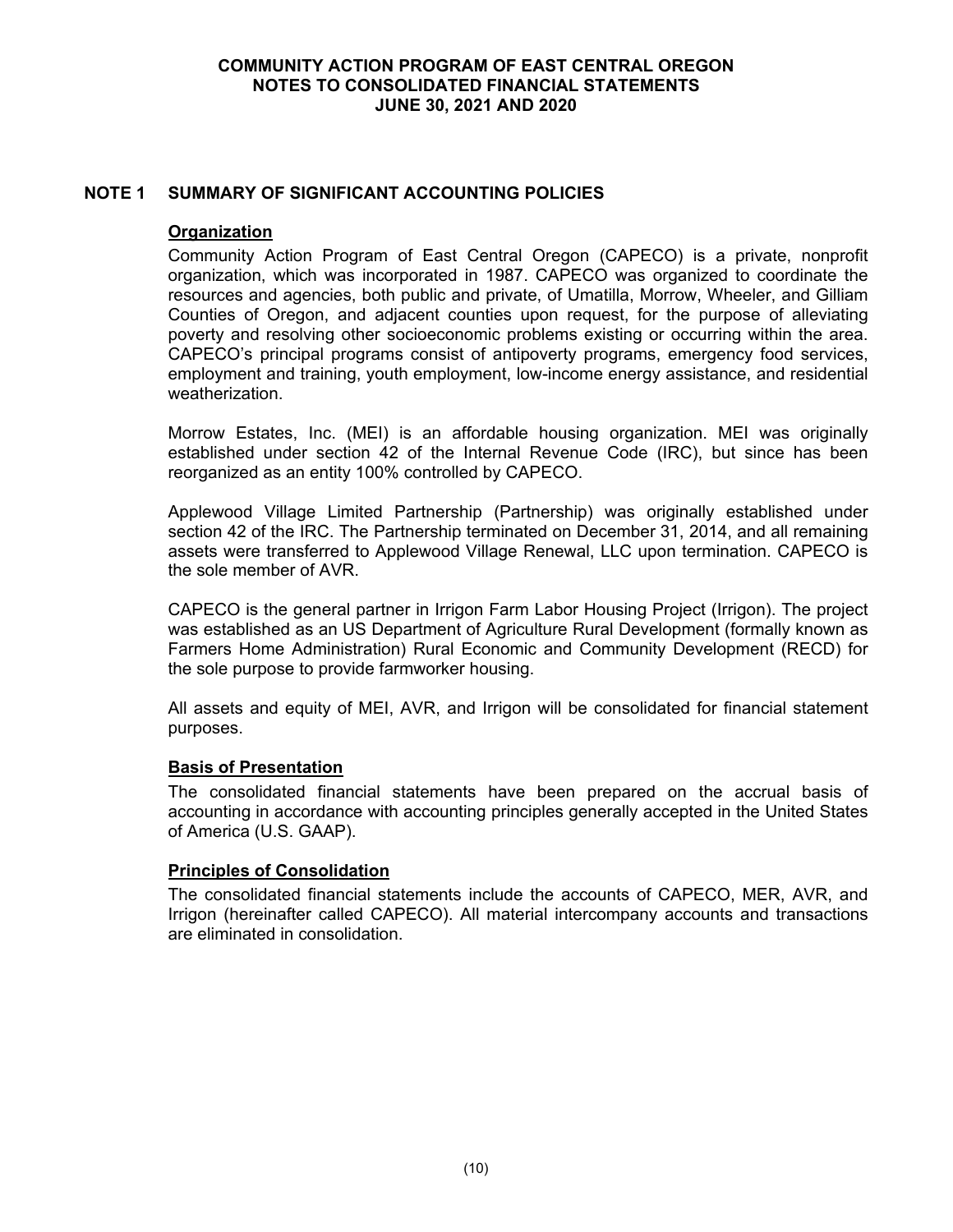## **NOTE 1 SUMMARY OF SIGNIFICANT ACCOUNTING POLICIES (CONTINUED)**

#### **Cash and Cash Equivalents and Restricted Cash**

CAPECO considers all highly-liquid investments with an initial maturity of three months or less to be cash equivalents. The following summarizes the presentation of restricted funds on the consolidated statements of financial position and consolidated statements of cash flows as of June 30:

#### **Restricted cash fr 1100.06**

|                                   | 2021 |         |  | 2020    |
|-----------------------------------|------|---------|--|---------|
| Money Management Clients          |      | 608.382 |  | 597.201 |
| Replacement Reserve               |      | 295.023 |  | 314.497 |
| <b>General Operating Reserves</b> |      | 79.912  |  | 79.892  |
| Tax and Insurance Reserve         |      | 49.746  |  | 39.358  |

#### **Receivables**

Trade receivables are carried at the original invoice amount and are written off to expense in the period in which they are determined to be uncollectible. Management determines the uncollectibility of accounts by regularly evaluating individual customer receivables and considering a customer's financial condition, credit history, and current economic conditions. Recoveries of trade receivables previously written off are recorded when received. As of June 30, 2021 and 2020, the allowance for doubtful accounts was \$-0-.

Grants receivable are the amount of funds that have been earned and authorized by federal, state, and private sources, but not yet received by CAPECO at year-end. All grants receivable at June 30, 2021 and 2020, are considered fully collectible.

#### **Inventory**

Inventory of food is stated at the lower of cost (first-in, first-out) or net realizable value.

#### **Property, Buildings, and Equipment**

CAPECO capitalizes expenditures for property, buildings, and equipment with a purchase cost of \$5,000 or more. Purchased property, buildings, and equipment are carried at cost. Donated property, buildings, and equipment are carried at the approximate fair value at the date of donation, and are reported as support without restrictions unless the donor has restricted the donated asset to a specific purpose. The cost of fixed assets, including capitalized leases, is depreciated over the estimated useful lives of the related assets. Depreciation is computed on the straight-line method.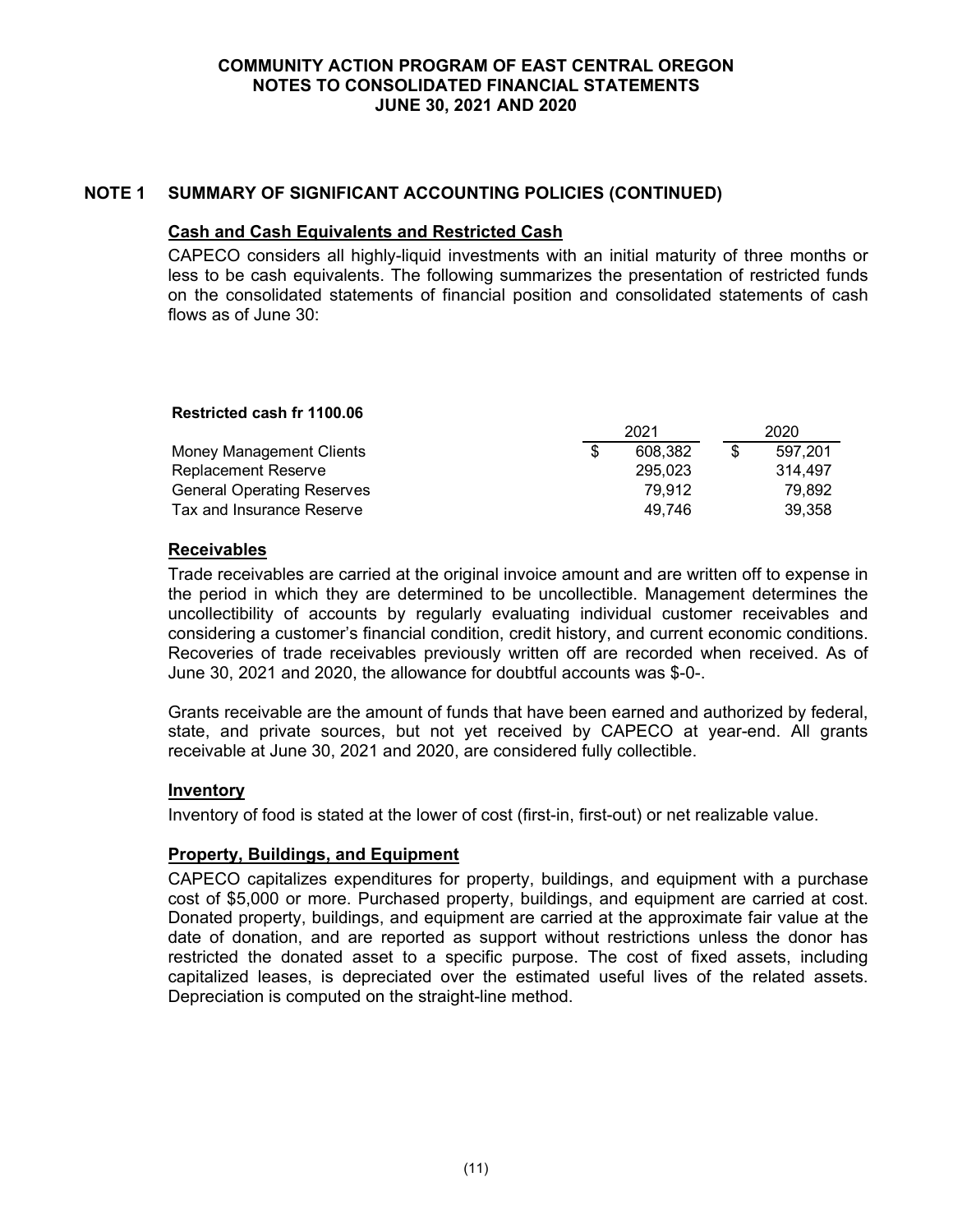## **NOTE 1 SUMMARY OF SIGNIFICANT ACCOUNTING POLICIES (CONTINUED)**

#### **Property, Buildings, and Equipment (Continued)**

Assets purchased with grantor funds remain the property of the grantor at the close of the grant contract. CAPECO has use of computers and other equipment provided for use as training tools by federal grants passed through the Oregon Housing and Community Services. The appropriate funding agency retains all rights and title to the equipment. The amount of equipment purchased through these programs for the fiscal years ended June 30, 2021 and 2020, was \$15,890 and \$7,100, respectively. Equipment purchased through these programs is recorded as fixed assets. As the assets are not considered depreciating assets due to being purchased with grantor funds, the related accumulated depreciation is booked at the time of capitalization to reflect the assets as nondepreciating.

#### **Intangible Assets**

Intangible assets consist of organizational costs and tax credit fees. Intangible assets are stated at cost and amortized over the life of the asset.

#### **Protected Payee Program**

CAPECO holds funds on behalf of protected payee clients. The intent of the account is to provide security and administrative support for individuals unable to account for their own financial affairs. These clients have individually managed bank accounts. At June 30, 2021 and 2020, \$608,382 and \$597,201, respectively, were included in restricted cash and current liabilities related to the protected payee program.

#### **Debt Issuance Costs**

Debt issuance costs relate to financing costs that CAPECO incurred. Total costs were \$37,595 and are being amortized on a straight-line basis over the life of the debt which approximates the effective interest method. Debt issuance costs are shown net of accumulated amortization as a contra-liability to long-term debt. At June 30, 2021 and 2020, debt issuance costs are shown net of accumulated amortization of \$22,464 and \$20,289, respectively. Amortization expense for the years ended June 30, 2021 and 2020, was \$2,175 and \$333, respectively and is included in interest expense.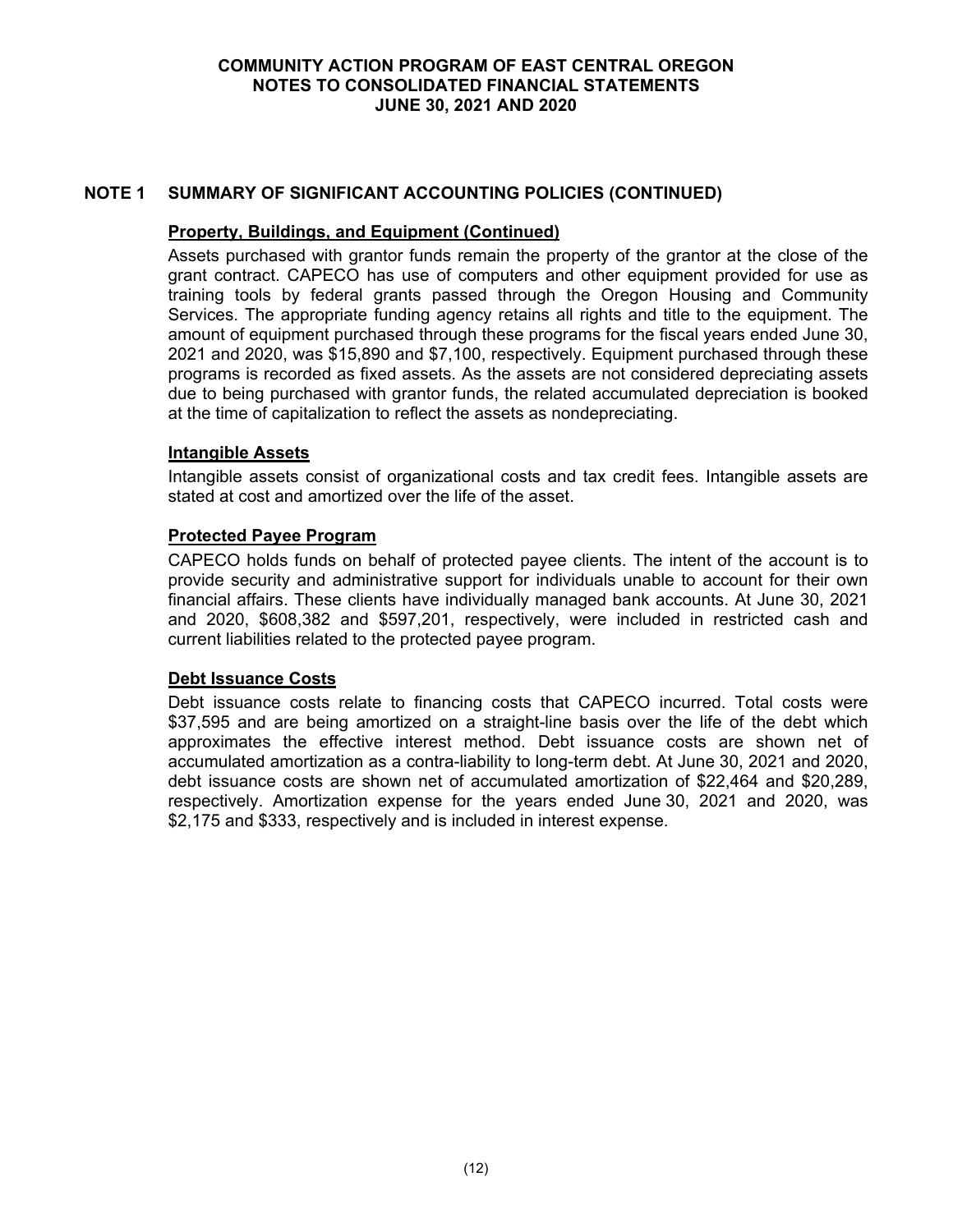### **NOTE 1 SUMMARY OF SIGNIFICANT ACCOUNTING POLICIES (CONTINUED)**

### **Paycheck Protection Program Loan**

On May 7, 2020, CAPECO received proceeds in the amount of \$416,800 to fund payroll, rent, utilities, and interest on mortgages and existing debt through the Paycheck Protection Program (the "PPP Loan"). The PPP loan may be forgiven by the U.S. Small Business Administration (SBA) subject to certain performance barriers, as outlined in the loan agreement and the CARES Act. Therefore, CAPECO has classified this loan as a conditional contribution for accounting purposes. CAPECO recognized \$416,800 of Paycheck Protection Program Grant Revenue related to this agreement during the year ended June 30, 2021, which represents the portion of the PPP loan funds for which the performance barriers have been met. As of June 30, 2020, CAPECO had not satisfied the performance barriers attributable to \$416,800 of the PPP loan proceeds, and this amount is classified as Refundable Advance Paycheck Protection Program in the accompanying consolidated statements of financial position. Payment of principal and interest is deferred until the date on which the amount of forgiveness is remitted to the lender or, if the organization fails to apply for forgiveness within 10 months after the covered period, then payment of principal and interest shall begin on that date. The SBA has formally forgiven all of CAPECO's obligation under this PPP loan as of August 18, 2021.

The SBA may review funding eligibility and usage of funds for compliance with program requirements based on dollar thresholds and other factors. The amount of liability, if any, from potential noncompliance cannot be determined with certainty; however, management is of the opinion that any review will not have a material adverse impact on CAPECO's financial position.

#### **Net Assets**

CAPECO reports information regarding its financial position and activities according to two classes of net assets: without donor restrictions and with donor restrictions. Further, CAPECO reports contributions received as without donor restrictions or with donor restrictions support depending upon the existence or nature of any donor-imposed restrictions. Net assets are classified based on the existence or absence of donor-imposed restrictions as follows:

*Net Assets Without Donor Restrictions* – Net assets that are not subject to donorimposed stipulations but are controlled by the board.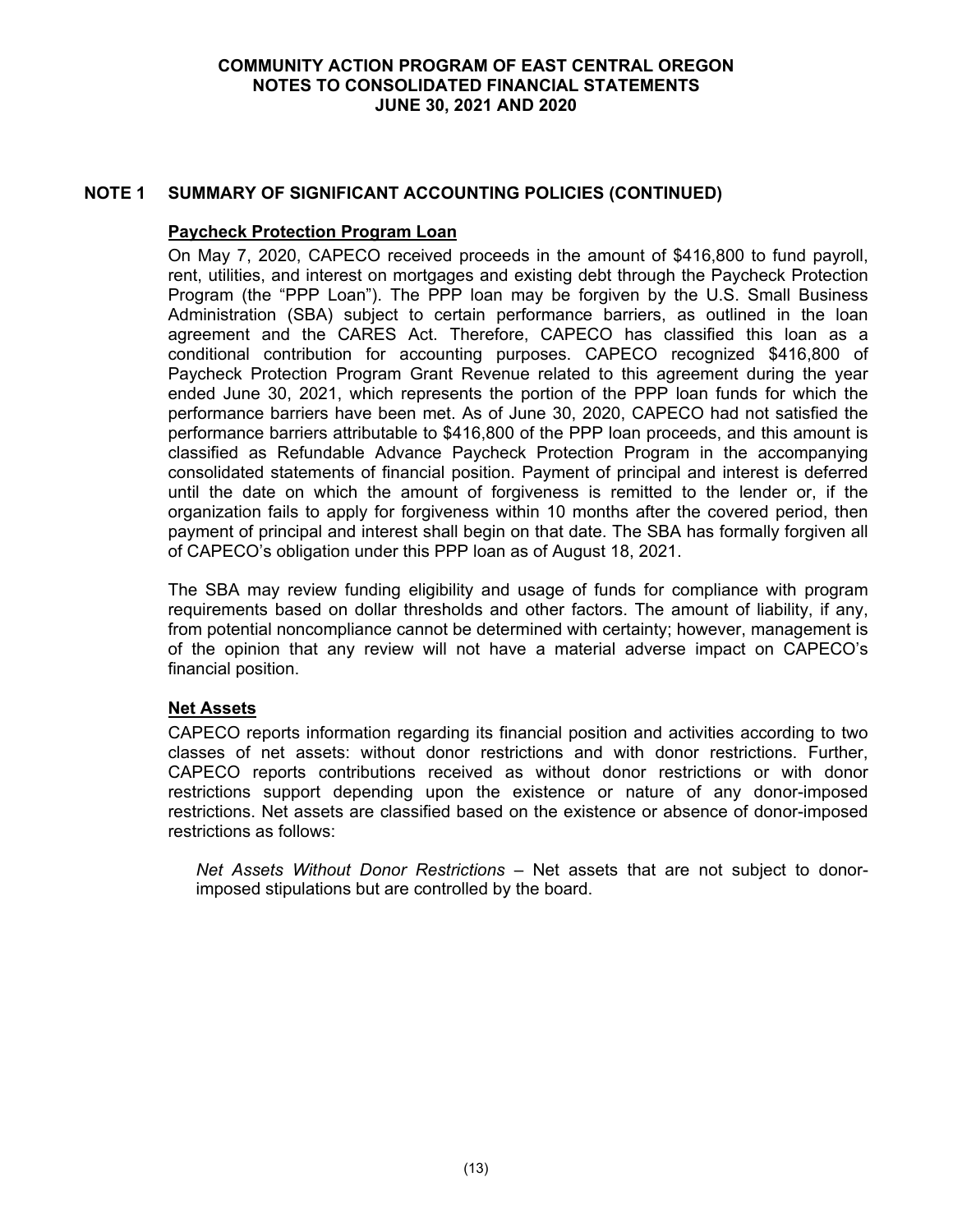## **NOTE 1 SUMMARY OF SIGNIFICANT ACCOUNTING POLICIES (CONTINUED)**

#### **Net Assets (Continued)**

*Net Assets Without Donor Restrictions – Board-Designated* – Net assets that are not subject to donor-imposed stipulations but are designated by the board to be set aside for future expenditures as of June 30:

|                          | 2021        |    |        |
|--------------------------|-------------|----|--------|
| Youth Designated         | \$<br>7.351 | \$ | 7,351  |
| <b>Energy Designated</b> | 6,286       |    | 6,286  |
| Hunger Designated        | 4,139       |    | 4,139  |
| <b>CAPECO Foundation</b> | 3,594       |    | 3,594  |
| Deaf Access              | 1,498       |    | 1,498  |
| <b>Hispanic Youth</b>    | 1,408       |    | 1,408  |
| Self Sufficiency         | 258         |    | 258    |
| Total                    | 24,534      |    | 24,534 |

*Net Assets With Donor Restrictions* – CAPECO reports contributions restricted by donors as increases in net assets without donor restrictions if the restrictions expire (that is, when a stipulated time restriction ends or purpose restriction is accomplished) in the reporting period in which the revenue is recognized. All other donor-restricted contributions are reported as increases in net assets with donor restrictions. When a restriction expires, net assets with donor restrictions are reclassified to net assets without donor restrictions and reported in the consolidated statements of activities as net assets released from restrictions. CAPECO had net assets with donor restrictions as follows as of June 30:

| 2020          |
|---------------|
| \$<br>178,555 |
| 142,024       |
| 89,129        |
| 59,198        |
| 22,206        |
| 7,771         |
| 11,489        |
| 3,043         |
|               |
| 513,415       |
|               |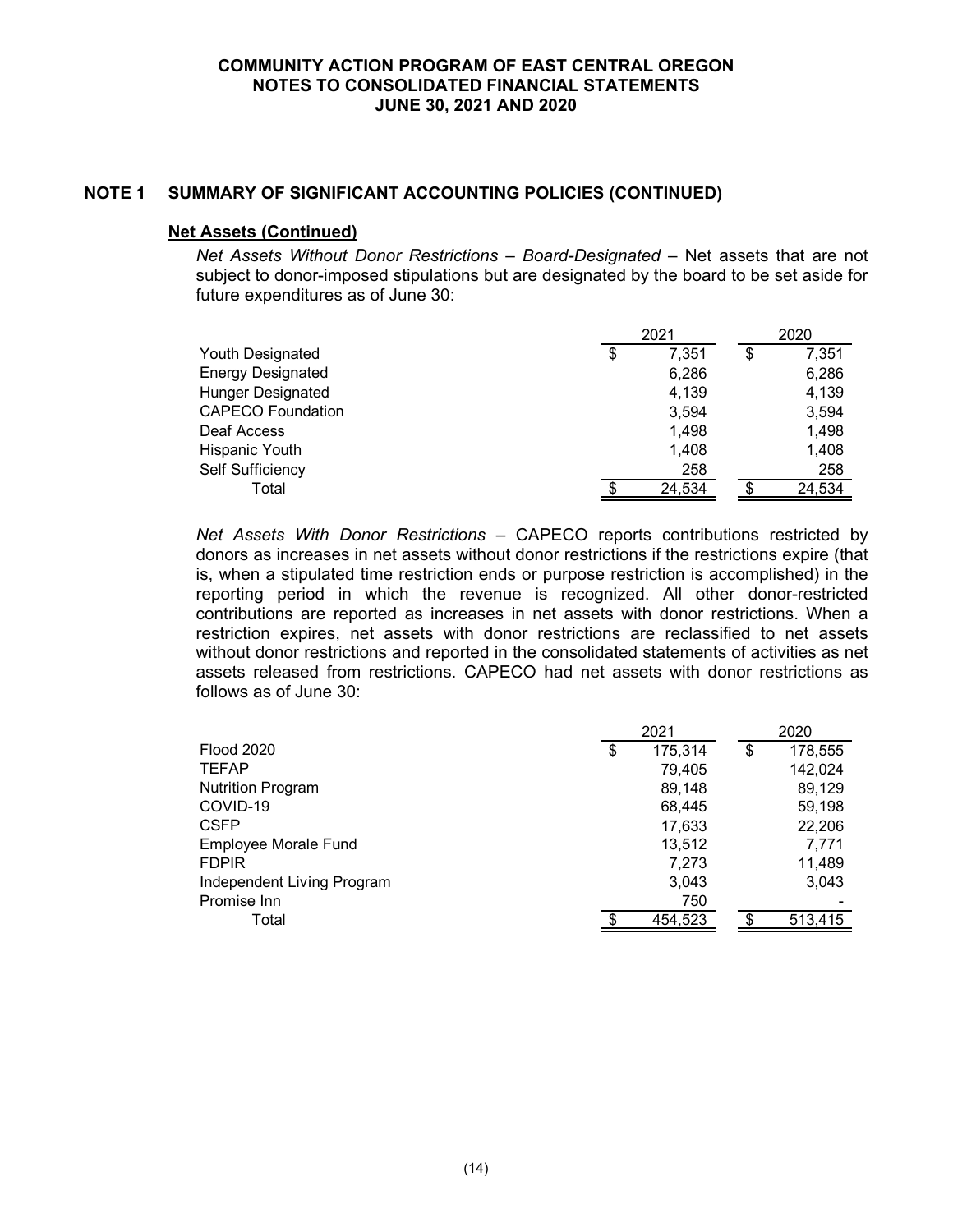## **NOTE 1 SUMMARY OF SIGNIFICANT ACCOUNTING POLICIES (CONTINUED)**

#### **Net Assets (Continued)**

Net assets were released from donor restrictions by incurring expenses satisfying the purpose or time restrictions specified by donors as follows as of June 30:

| 2021         | 2020  |
|--------------|-------|
| \$<br>62,620 | \$    |
| 4,574        |       |
| 4,259        | 635   |
| 4,215        |       |
| 3,906        |       |
| 1,202        |       |
|              | 5,318 |
|              | 704   |
| 80,776       | 6,657 |
|              |       |

#### **Donated Materials and Services**

CAPECO records the value of donated goods or services when there is an objective basis available to measure their value. Donated materials and equipment are reflected as contributions in the accompanying consolidated statements at their estimated fair values at the date of receipt. No amounts have been reflected in the consolidated financial statements for donated services. CAPECO generally pays for services requiring specific expertise. However, many individuals volunteer their time and perform a variety of tasks that assist CAPECO with specific assistance programs, campaign solicitations, and various committee assignments and these services do not meet the requirement to be recorded as donated services in the consolidated financial statements.

#### **Revenue Recognition**

A portion of the CAPECO's revenue is derived from cost-reimbursable grants including program and administrative revenue, food commodities, and reimbursed expenses on the consolidated statements of activities and changes in net assets. These grants are conditioned upon certain performance requirements and/or the incurrence of allowable qualifying expenses. Amounts received are recognized as revenue when CAPECO has incurred expenditures in compliance with specific contract or grant provisions. CAPECO's received cost reimbursable grants of \$8,992,098 and \$5,397,234, respectively, that have not been recognized at June 30, 2021 and 2020, because qualifying expenditures have not yet been incurred.

A portion of the housing project income on the consolidated statements of activities and changes in net assets is derived from lease revenue and a portion is derived from other tenant costs. Lease revenue is excluded from Accounting Standards Codification 606 and the performance obligations of delivering services to tenants is simultaneously received and consumed; therefore, the revenue is recognized over time.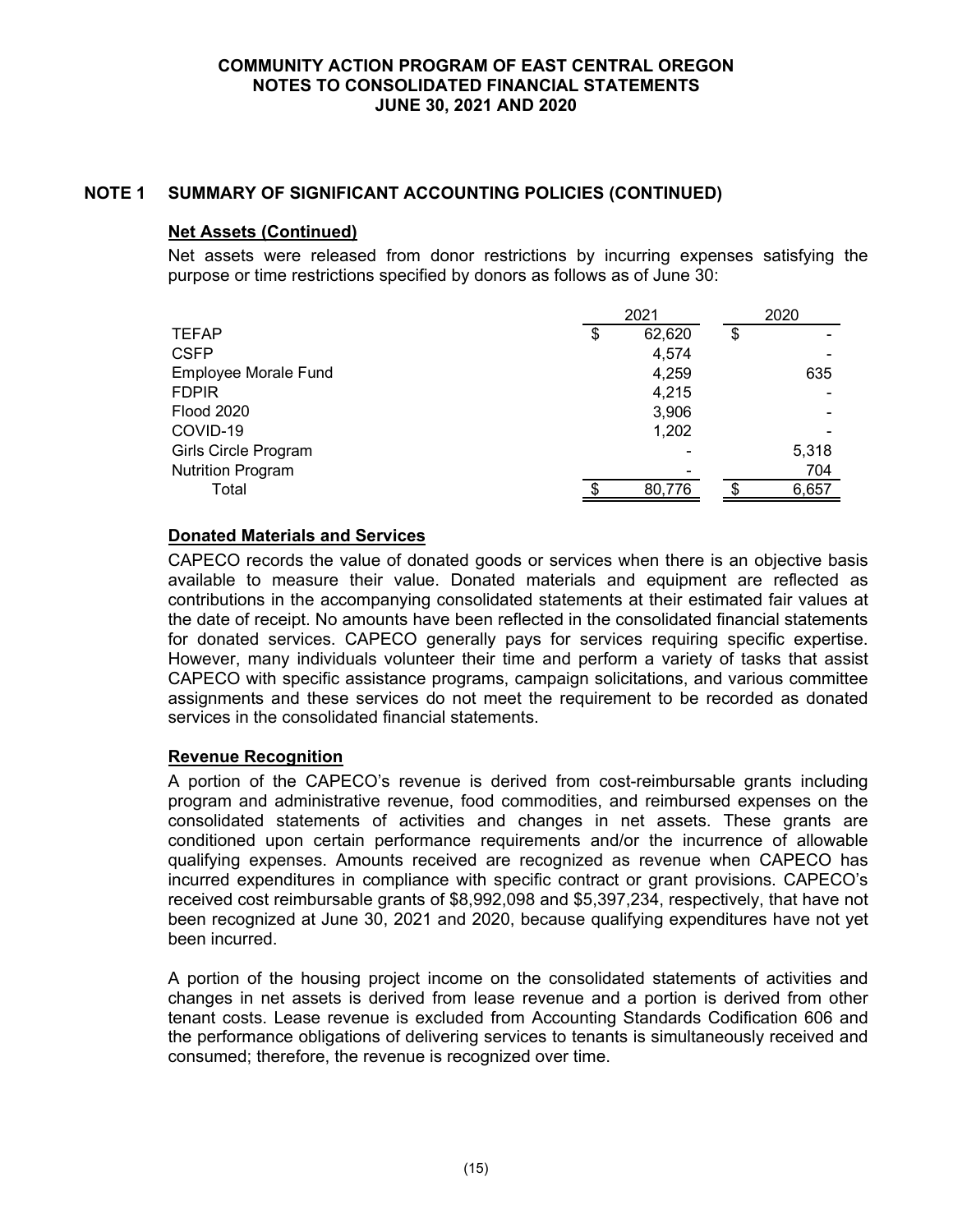## **NOTE 1 SUMMARY OF SIGNIFICANT ACCOUNTING POLICIES (CONTINUED)**

#### **Revenue Recognition (Continued)**

Total housing project income as June 30 is as follows:

|                                           | 2021    |  | 2020    |
|-------------------------------------------|---------|--|---------|
| Lease revenue - Excluded from ASC 606     | 603.431 |  | 544,983 |
| Other Tenant Costs - Recognized Over Time | 2.387   |  | 2.914   |
| Total                                     | 605.818 |  | 547.897 |

CAPECO recognizes contributions when cash, securities or other assets; an unconditional promise to give; or a notification of a beneficial interest is received. Conditional promises to give – that is, those with a measurable performance or other barrier and a right of return – are not recognized until the conditions on what they depend have been met. Consequently, at June 30, 2021 and 2020, contributions approximating \$13,864 and \$67,663, respectively, have not been recognized in the accompanying consolidated statement of activities and changes in net assets because the condition(s) on which they depend has not yet been met. On the consolidated statement of activities and changes in net assets, contributions and fundraising income follow this recognition policy.

## **Functional Allocation of Expenses**

Allocation of supporting service and functional expenditures — The cost of providing the various programs and other activities has been summarized on a functional basis in the consolidated statements of activities and changes in net assets and functional expenses. Accordingly, costs that benefit more than one program or activity have been allocated among the programs and supporting services. Occupancy costs are allocated based on square footage, indirect costs of administrative overhead are allocated based upon the relationship of various directs costs related to each program.

CAPECO's policy is to allocate the indirect expenses of administrative overhead (Supporting Services) to certain programs based upon the relationship of various direct costs related to each program. Certain other general programs do not receive an allocation of Supporting Services' expenses because administrative expenses are unallowed or administrative employees of CAPECO are infrequently associated with these programs.

#### **Use of Estimates**

The preparation of the consolidated financial statements in conformity with U.S. GAAP requires management to make estimates and assumptions that affect the reported amounts of assets and liabilities and disclosure of contingent assets and liabilities at the date of the consolidated financial statements and reported amounts of revenue and expenses during the reporting period. Actual results could differ from those estimates.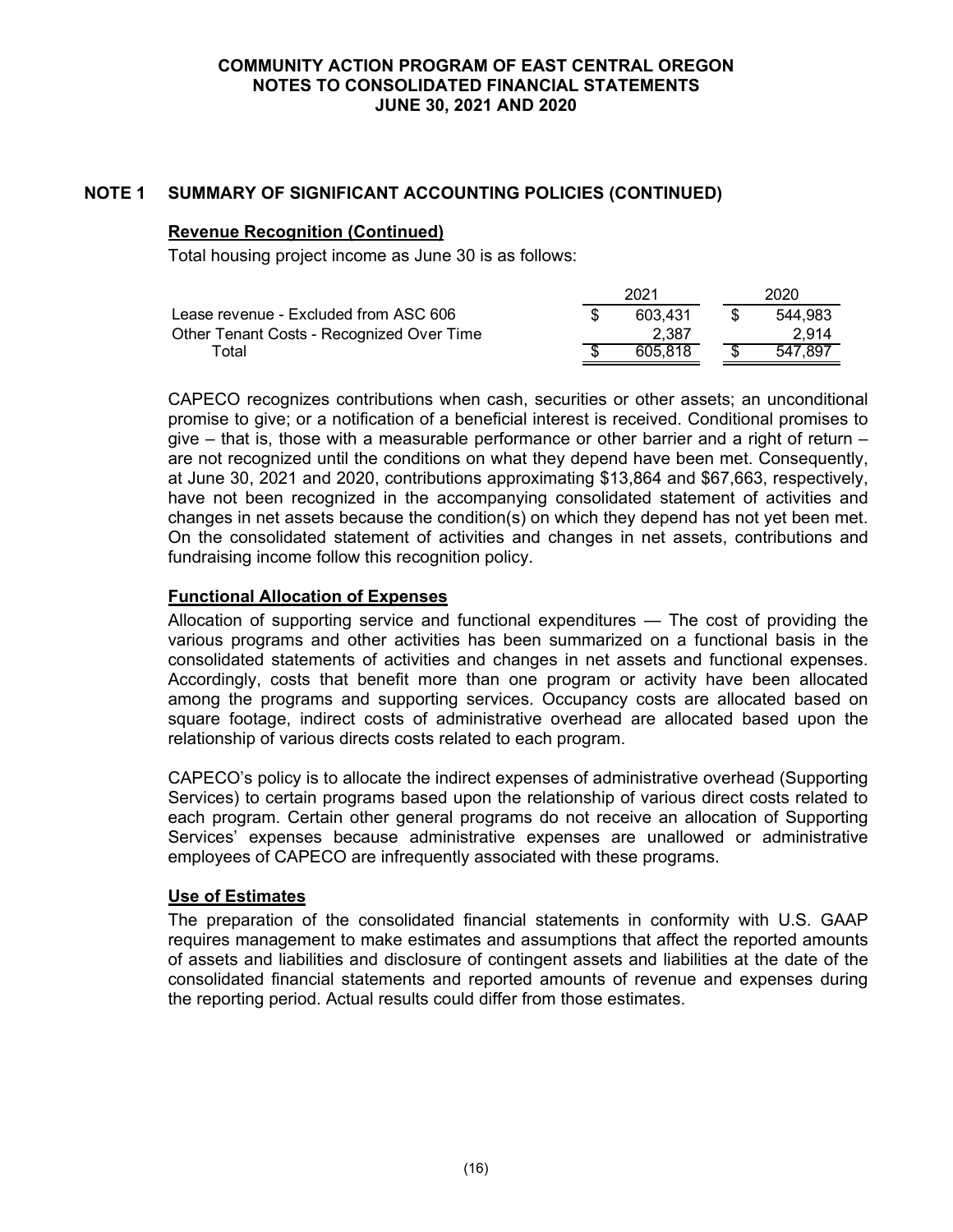## **NOTE 1 SUMMARY OF SIGNIFICANT ACCOUNTING POLICIES (CONTINUED)**

### **Income Taxes**

CAPECO is incorporated under the Nonprofit Corporation Act of the state of Oregon and is operated as a nonprofit organization exempt from federal income taxes under the provisions of Section 501(c)(3) of the IRC.

Under provisions of Section 501(c)(3) of the IRC, CAPECO is exempt from federal income taxes, except for net income from unrelated business activities. As of June 30, 2021 and 2020, CAPECO had no unrelated business activities subject to federal income tax.

Management has evaluated CAPECO's tax positions and concluded that CAPECO has not taken any uncertain tax positions that require adjustments to the consolidated financial statements to comply with the provisions of this guidance.

#### **Reclassifications**

Certain reclassifications of 2020 amounts have been made in the accompanying consolidated financial statement in order to conform to the 2021 presentation. There is no effect on previously reported changes in net assets.

## **New Accounting Pronouncements Effective in Future Accounting Periods**

In February 2016, the Financial Accounting Standards Board (FASB) issued Accounting Standards Update (ASU) No. 2016-02 *Leases* (Topic 842). This update increases transparency and comparability among organizations by recognizing lease assets and lease liabilities on the balance sheet and disclosing key information about leasing arrangements. ASU No. 2016-02 is effective for fiscal years beginning after December 15, 2021. Management will be evaluating the effects of this new standard.

#### **Risk and Uncertainties**

The World Health Organization declared the spread of Coronavirus Disease (COVID-19) a worldwide pandemic. The COVID-19 pandemic is having significant effects on global markets, supply chains, businesses, and communities. Specific to the Organization, COVID-19 may impact various parts of its 2021 and 2020 operations and financial results including, but not limited to, additional costs for emergency preparedness, potential shortages, or loss of revenue due to reductions in certain revenue streams. Management believes CAPECO is taking appropriate actions to mitigate the negative impact. The full impact of COVID-19 is unknown and cannot be reasonably estimated as of June 30, 2021 and 2020.

## **Subsequent Events**

Subsequent events have been evaluated through December 1, 2021, which is the date the consolidated financial statements were available to be issued.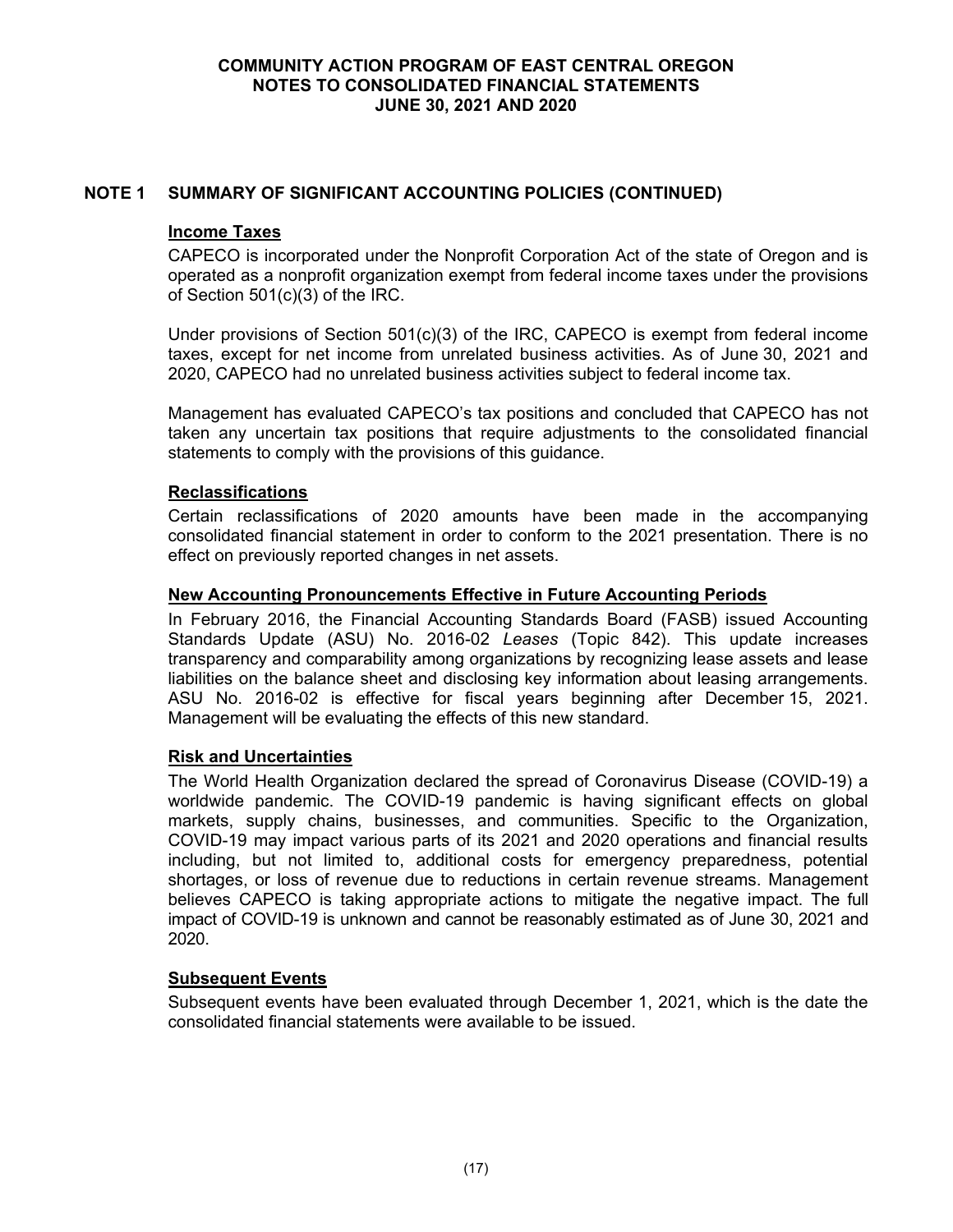# **NOTE 2 INTANGIBLE ASSETS**

Intangible assets consisted of the following as of June 30:

|                                | 2021     | 2020     |
|--------------------------------|----------|----------|
| <b>Tax Credit Fees</b>         | 18.524   | 18,524   |
| Other                          | 6.991    | 6.991    |
| <b>Total Intangible Assets</b> | 25.515   | 25.515   |
| Less: Accumulated Amortization | (22,169) | (21,894) |
| Total Intangible Assets, Net   | 3.346    | 3.621    |

Estimated amortization for intangible assets for the succeeding years is as follows:

| Year Ending June 30, | Amount    |
|----------------------|-----------|
| 2022                 | \$<br>280 |
| 2023                 | 280       |
| 2024                 | 280       |
| 2025                 | 280       |
| 2026                 | 280       |
| <b>Thereafter</b>    | 1,946     |
| Total                | 3.346     |

### **NOTE 3 LONG-TERM DEBT**

Long-term debt consisted of the following as of June 30:

| <u>Description</u>                                                                                                                                                                           | 2021         | 2020         |
|----------------------------------------------------------------------------------------------------------------------------------------------------------------------------------------------|--------------|--------------|
| Note Payable to Farm Home Administration at \$688 per<br>month, including interest at 1% through June 2028;<br>collateralized by the Irrigon Housing Project                                 | \$<br>51,955 | \$<br>59,652 |
| Note Payable to Bank of Eastern Oregon at \$2,319 per<br>month, including interest at 4% through June 2031;<br>collateralized by the Morrow Estates Housing Project                          | 394,494      | 407,084      |
| Note Payable to Network for Oregon Affordable Housing<br>at \$2,538 per month, including interest at 4.43% through<br>March 2031; collateralized by the Applewood Village<br>Housing Project | 240,759      | 260,080      |
| Total Long-Term Debt                                                                                                                                                                         | 687,208      | 726,816      |
|                                                                                                                                                                                              |              |              |
| <b>Less: Current Maturities</b>                                                                                                                                                              | 41,063       | 39,625       |
| Less: Unamortized Debt Issuance Costs                                                                                                                                                        | 15,131       | 17,306       |
| Total Long-Term Debt, Net                                                                                                                                                                    | 631,014      | 669,885      |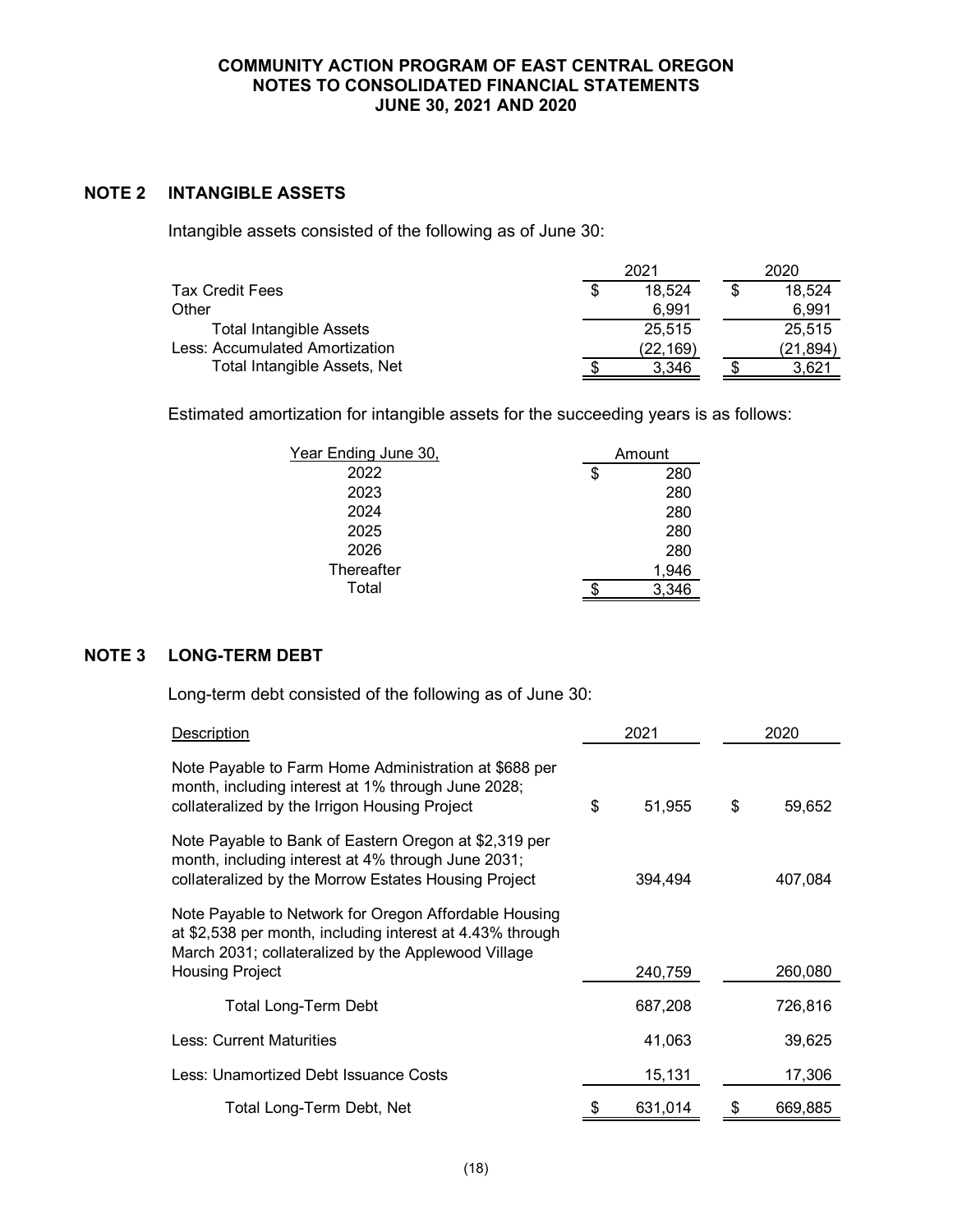## **NOTE 3 LONG-TERM DEBT (CONTINUED)**

Principal maturities of long-term debt for the succeeding years are as follows:

| Year Ending June 30, |   | Amount  |  |  |
|----------------------|---|---------|--|--|
| 2022                 | S | 41,063  |  |  |
| 2023                 |   | 42,617  |  |  |
| 2024                 |   | 44,169  |  |  |
| 2025                 |   | 45,863  |  |  |
| 2026                 |   | 47,590  |  |  |
| <b>Thereafter</b>    |   | 465,906 |  |  |
| Total                |   | 687,208 |  |  |

## **NOTE 4 EMPLOYEE BENEFIT PLAN**

CAPECO established a defined contribution retirement plan under section 401(a) of the IRC that was effective through December 31, 1997. Beginning January 1, 1998, CAPECO established a retirement plan under Section 403(b) of the IRC that was effective through January 30, 2009. Beginning February 17, 2009, CAPECO established a retirement plan under Section 401(k) of the IRC. All employees who have worked a minimum of 1,000 hours and have 12 months of service are eligible to be participants in the plan. During the years ended June 30, 2021 and 2020, CAPECO's contribution rate was 6% for both years and the total amount contributed was \$76,552 and \$66,464, respectively.

## **NOTE 5 COMMITMENTS AND CONTINGENCIES**

CAPECO participates in federal and state assisted programs. These programs are subject to program compliance requirements which, if not met, could result in the disallowance of costs. At June 30, 2021 and 2020, CAPECO believes that any costs, which may be disallowed, would be immaterial.

# **NOTE 6 CONCENTRATION OF CREDIT RISK**

Financial instruments which potentially subject CAPECO to credit risk consist of cash and cash equivalents. CAPECO maintains its cash in bank deposit accounts, which at times may exceed federally insured limits. CAPECO has not experienced any losses on such accounts. CAPECO believes it is not exposed to any significant credit risk with respect to cash and cash equivalents.

CAPECO is highly dependent on federal and state funding and, thus, CAPECO is subject to federal budgetary cuts and measures. The impact of such federal budgetary cuts and measures is undetermined at this time.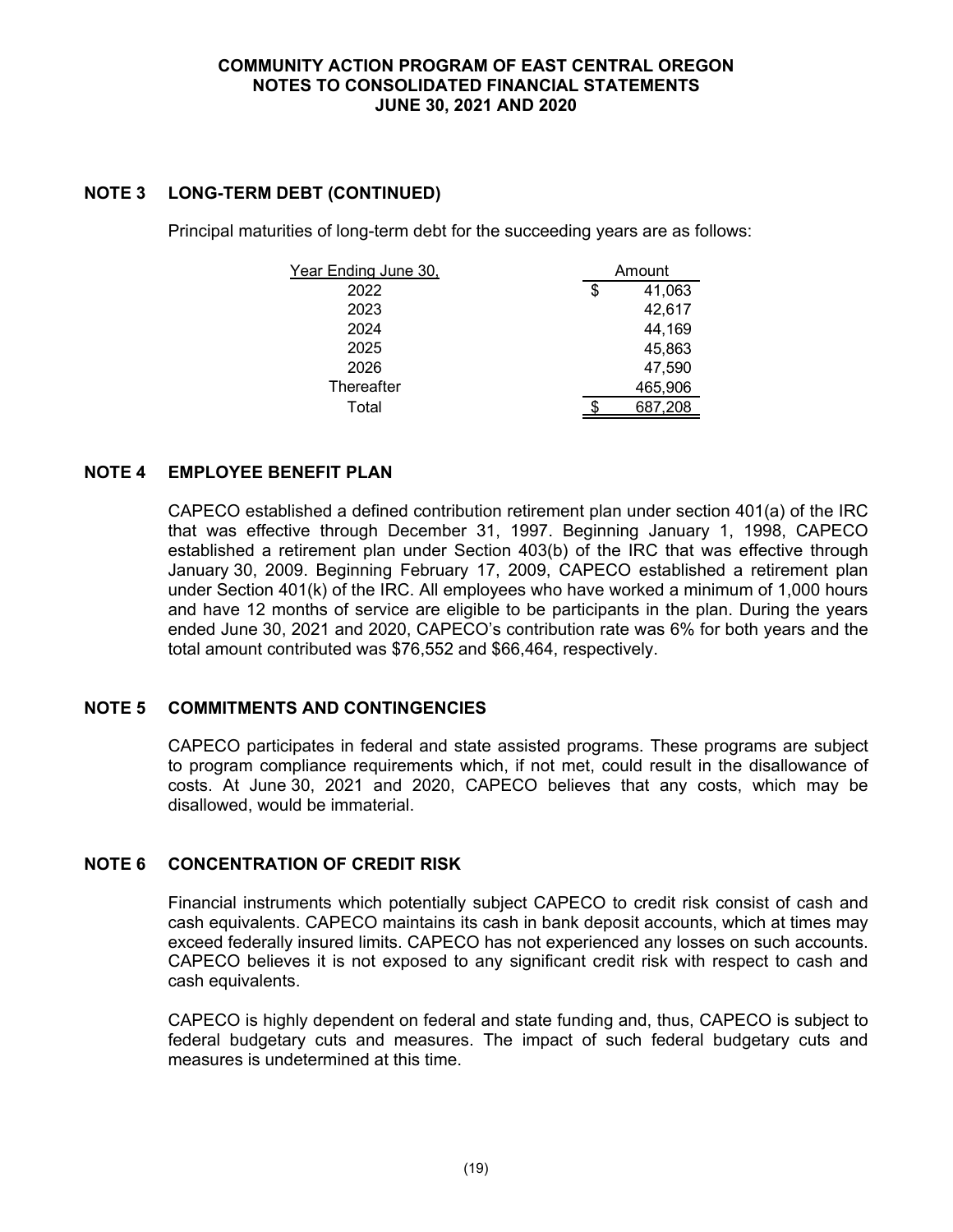#### **NOTE 7 OPERATING LEASES**

CAPECO leases various facility and office space in east central Oregon under operating lease agreements. Future minimum operating lease payments are as follows:

| Year Ending June 30, | Amount |  |  |
|----------------------|--------|--|--|
| 2022                 | 44,127 |  |  |
| 2023                 | 17,361 |  |  |
| 2024                 | 4.340  |  |  |
| Total                |        |  |  |

Total rent expense for the years ended June 30, 2021 and 2020 was \$42,224 and \$42,281, respectively.

## **NOTE 8 LIQUIDITY AND AVAILABILITY**

The following reflects CAPECO's liquid financial assets as of June 30, 2021 and 2020, less amounts that are not available to meet general expenditures within one year of the statement of financial position date because of contractual and/or donor restrictions or internal board designations. In the event of an unanticipated liquidity need, CAPECO also could draw upon board-designated funds.

|                                                         | 2021        | 2020        |
|---------------------------------------------------------|-------------|-------------|
| Liquid Financial Assets, as of June 30:                 | 5,142,057   | 4,754,073   |
| Less:                                                   |             |             |
| <b>Contractual or Donor-Imposed Restrictions Making</b> |             |             |
| Financial Assets Unavailable for General Expenditure    | (1,550,770) | (1,607,580) |
| <b>Board-Designated Net Assets</b>                      | (24, 534)   | (24, 534)   |
| Financial Assets Available Within One Year to           |             |             |
| Meet Cash Needs for General Expenditures                |             |             |
| <b>Within One Year</b>                                  | 3,566,753   | 3,121,959   |
|                                                         |             |             |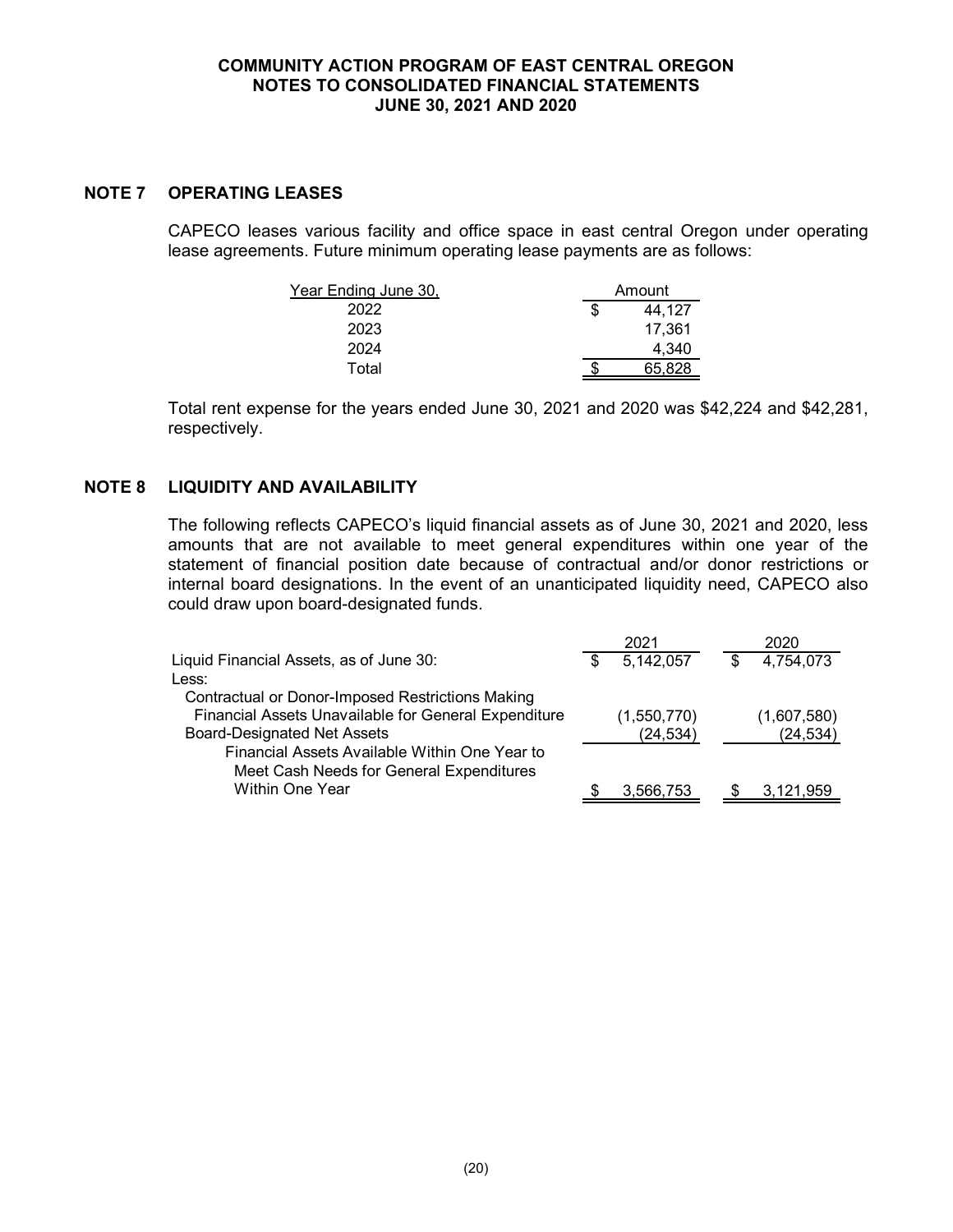

**CliftonLarsonAllen LLP CLAconnect.com**

# **INDEPENDENT AUDITORS' REPORT ON INTERNAL CONTROL OVER FINANCIAL REPORTING AND ON COMPLIANCE AND OTHER MATTERS BASED ON AN AUDIT OF FINANCIAL STATEMENTS PERFORMED IN ACCORDANCE WITH**  *GOVERNMENT AUDITING STANDARDS*

Board of Directors Community Action Program of East Central Oregon Pendleton, Oregon

We have audited, in accordance with the auditing standards generally accepted in the United States of America and the standards applicable to financial audits contained in *Government Auditing Standards*  issued by the Comptroller General of the United States, the consolidated financial statements of Community Action Program of East Central Oregon (CAPECO), which comprise the consolidated statement of financial position as of June 30, 2021, and the related consolidated statements of activities and changes in net assets, functional expenses, and cash flows for the year then ended, and the related notes to the consolidated financial statements, and have issued our report thereon dated December 1, 2021.

## **Internal Control Over Financial Reporting**

In planning and performing our audit of the consolidated financial statements, we considered CPAECO's internal control over financial reporting (internal control) as a basis for designing audit procedures that are appropriate in the circumstances for the purpose of expressing our opinion on the consolidated financial statements, but not for the purpose of expressing an opinion on the effectiveness of CAPECO's internal control. Accordingly, we do not express an opinion on the effectiveness of CAPECO's internal control.

A *deficiency in internal control* exists when the design or operation of a control does not allow management or employees, in the normal course of performing their assigned functions, to prevent, or detect and correct, misstatements on a timely basis. A *material weakness* is a deficiency, or a combination of deficiencies, in internal control such that there is a reasonable possibility that a material misstatement of the entity's consolidated financial statements will not be prevented, or detected and corrected on a timely basis. A *significant deficiency* is a deficiency, or a combination of deficiencies, in internal control that is less severe than a material weakness, yet important enough to merit attention by those charged with governance.

Our consideration of internal control was for the limited purpose described in the first paragraph of this section and was not designed to identify all deficiencies in internal control that might be material weaknesses or significant deficiencies. Given these limitations, during our audit we did not identify any deficiencies in internal control that we consider to be material weaknesses. However, material weaknesses may exist that have not been identified.



CLA is an independent member of Nexia International, a leading, global network of independent accounting and consulting firms. See nexia.com/member-firm-disclaimer for details.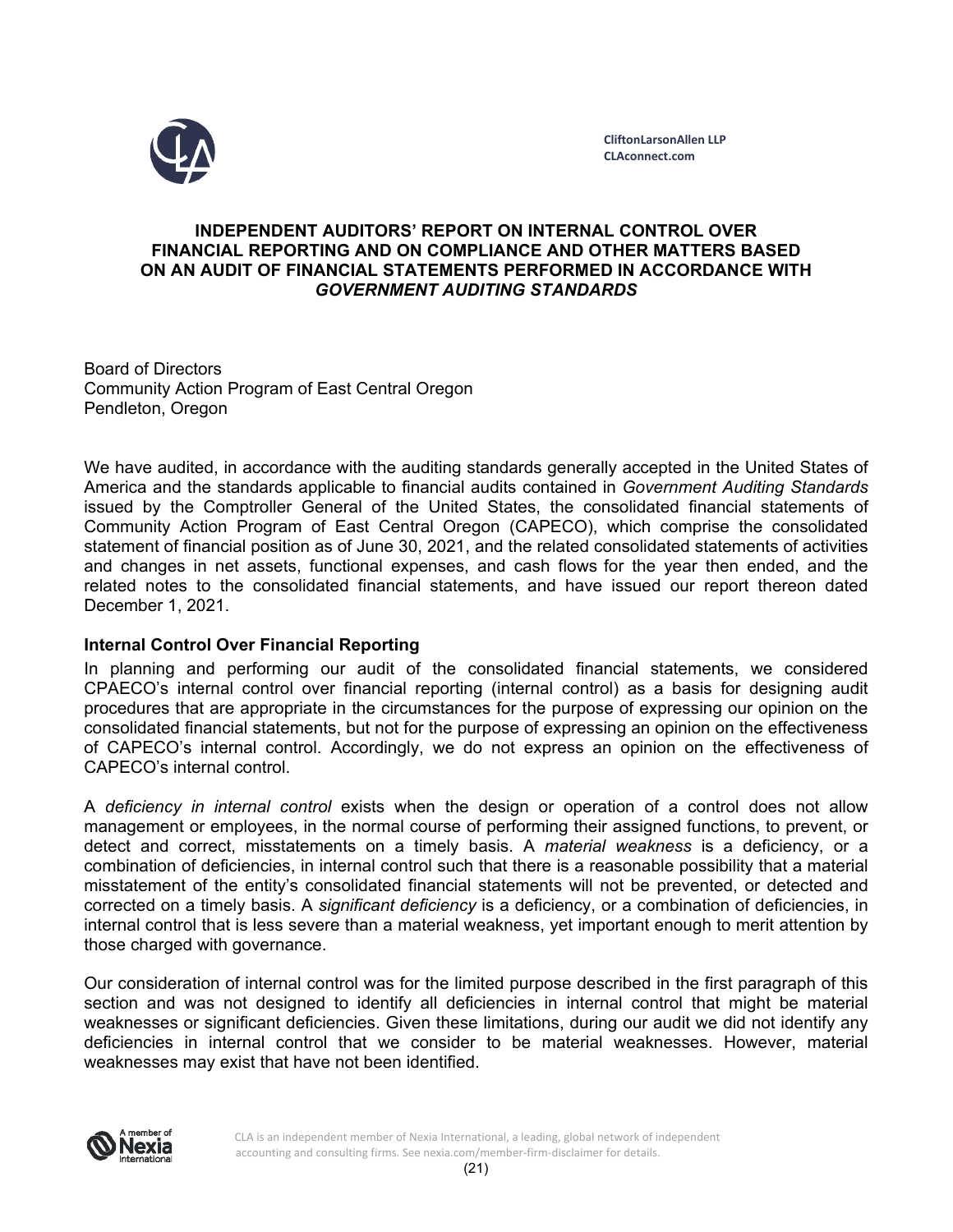## *Compliance and Other Matters*

As part of obtaining reasonable assurance about whether CAPECO's consolidated financial statements are free from material misstatement, we performed tests of its compliance with certain provisions of laws, regulations, contracts, and grant agreements, noncompliance with which could have a direct and material effect on the consolidated financial statements. However, providing an opinion on compliance with those provisions was not an objective of our audit, and accordingly, we do not express such an opinion. The results of our tests disclosed no instances of noncompliance or other matters that are required to be reported under *Government Auditing Standards*.

## **Purpose of this Report**

The purpose of this report is solely to describe the scope of our testing of internal control and compliance and the results of that testing, and not to provide an opinion on the effectiveness of the entity's internal control or on compliance. This report is an integral part of an audit performed in accordance with *Government Auditing Standards* in considering the entity's internal control and compliance. Accordingly, this communication is not suitable for any other purpose.

Clifton Larson Allen LLP

**CliftonLarsonAllen LLP**  Tri-Cities, Washington

December 1, 2021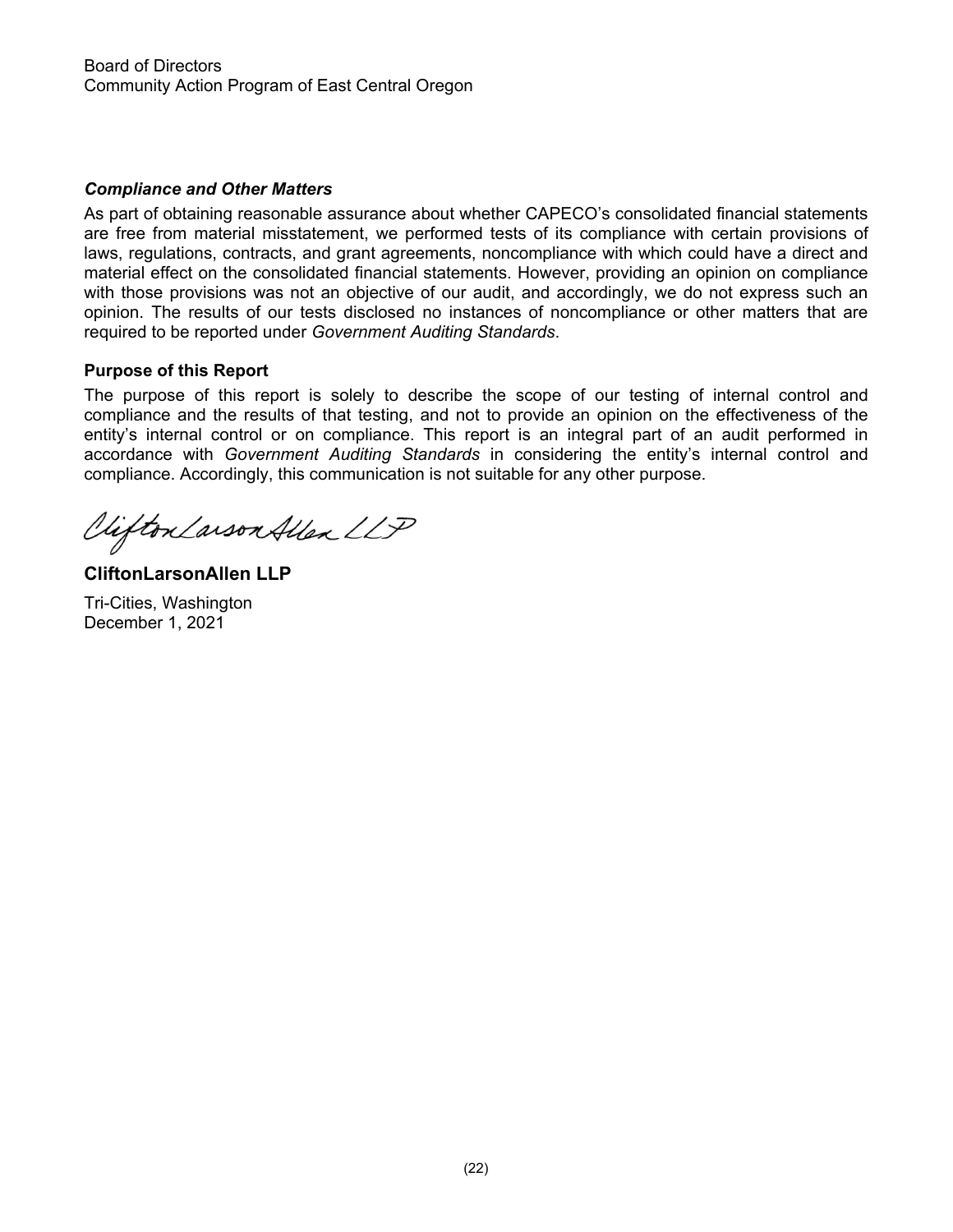

# **INDEPENDENT AUDITORS' REPORT ON COMPLIANCE FOR EACH MAJOR FEDERAL PROGRAM AND REPORT ON INTERNAL CONTROL OVER COMPLIANCE REQUIRED BY THE UNIFORM GUIDANCE**

Board of Directors Community Action Program of East Central Oregon Pendleton, Oregon

# **Report on Compliance for Each Major Federal Program**

We have audited Community Action Program of East Central Oregon (CAPECO) compliance with the types of compliance requirements described in the *OMB Compliance Supplement* that could have a direct and material effect on each of CAPECO's major federal programs for the year ended June 30, 2021. CAPECO's major federal programs are identified in the summary of auditors' results section of the accompanying schedule of findings and questioned costs.

## *Management's Responsibility*

Management is responsible for compliance with federal statutes, regulations, and the terms and conditions of its federal awards applicable to its federal programs.

## *Auditors' Responsibility*

Our responsibility is to express an opinion on compliance for each of CAPECO's major federal programs based on our audit of the types of compliance requirements referred to above. We conducted our audit of compliance in accordance with auditing standards generally accepted in the United States of America; the standards applicable to financial audits contained in *Government Auditing Standards*, issued by the Comptroller General of the United States; and the audit requirements of Title 2 U.S. *Code of Federal Regulations* Part 200, *Uniform Administrative Requirements, Cost Principles, and Audit Requirements for Federal Awards* (Uniform Guidance). Those standards and the Uniform Guidance require that we plan and perform the audit to obtain reasonable assurance about whether noncompliance with the types of compliance requirements referred to above that could have a direct and material effect on a major federal program occurred. An audit includes examining, on a test basis, evidence about CAPECO's compliance with those requirements and performing such other procedures as we considered necessary in the circumstances.

We believe that our audit provides a reasonable basis for our opinion on compliance for each major federal program. However, our audit does not provide a legal determination of CAPECO's compliance.

## *Opinion on Each Major Federal Program*

In our opinion, CAPECO complied, in all material respects, with the types of compliance requirements referred to above that could have a direct and material effect on each of its major federal programs for the year ended June 30, 2021.



CLA is an independent member of Nexia International, a leading, global network of independent accounting and consulting firms. See nexia.com/member-firm-disclaimer for details.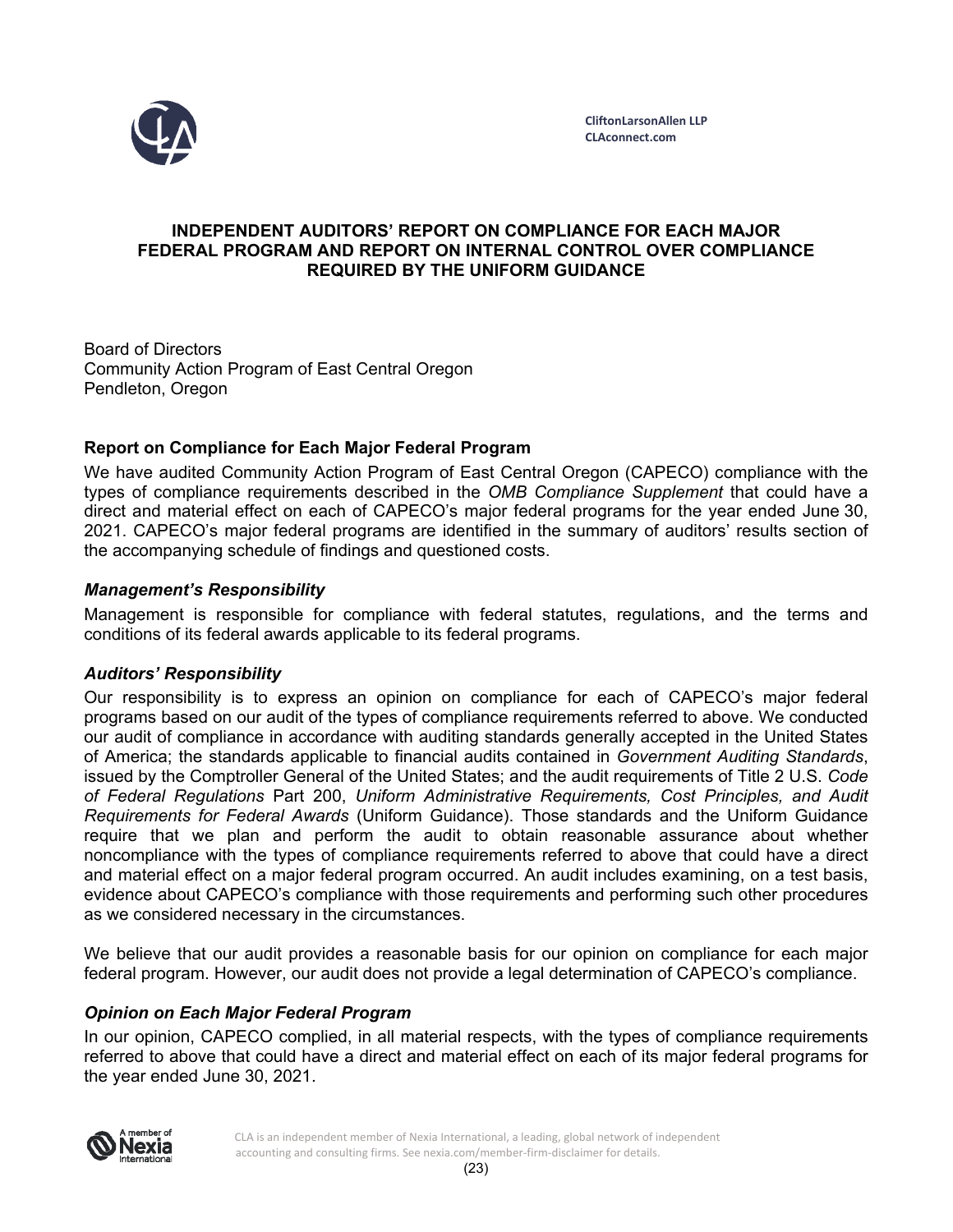# **Report on Internal Control Over Compliance**

Management of CAPECO is responsible for establishing and maintaining effective internal control over compliance with the types of compliance requirements referred to above. In planning and performing our audit of compliance, we considered CAPECO's internal control over compliance with the types of requirements that could have a direct and material effect on each major federal program to determine the auditing procedures that are appropriate in the circumstances for the purpose of expressing an opinion on compliance for each major federal program and to test and report on internal control over compliance in accordance with the Uniform Guidance, but not for the purpose of expressing an opinion on the effectiveness of internal control over compliance. Accordingly, we do not express an opinion on the effectiveness of CAPECO's internal control over compliance.

A *deficiency in internal control over compliance* exists when the design or operation of a control over compliance does not allow management or employees, in the normal course of performing their assigned functions, to prevent, or detect and correct, noncompliance with a type of compliance requirement of a federal program on a timely basis. A *material weakness in internal control over compliance* is a deficiency, or a combination of deficiencies, in internal control over compliance, such that there is a reasonable possibility that material noncompliance with a type of compliance requirement of a federal program will not be prevented, or detected and corrected, on a timely basis. A *significant deficiency in internal control over compliance* is a deficiency, or a combination of deficiencies, in internal control over compliance with a type of compliance requirement of a federal program that is less severe than a material weakness in internal control over compliance, yet important enough to merit attention by those charged with governance.

Our consideration of internal control over compliance was for the limited purpose described in the first paragraph of this section and was not designed to identify all deficiencies in internal control over compliance that might be material weaknesses or significant deficiencies. We did not identify any deficiencies in internal control over compliance that we consider to be material weaknesses. However, material weaknesses may exist that have not been identified.

The purpose of this report on internal control over compliance is solely to describe the scope of our testing of internal control over compliance and the results of that testing based on the requirements of the Uniform Guidance. Accordingly, this report is not suitable for any other purpose.

Clifton Larson Allen LLP

**CliftonLarsonAllen LLP** 

Tri-Cities, Washington December 1, 2021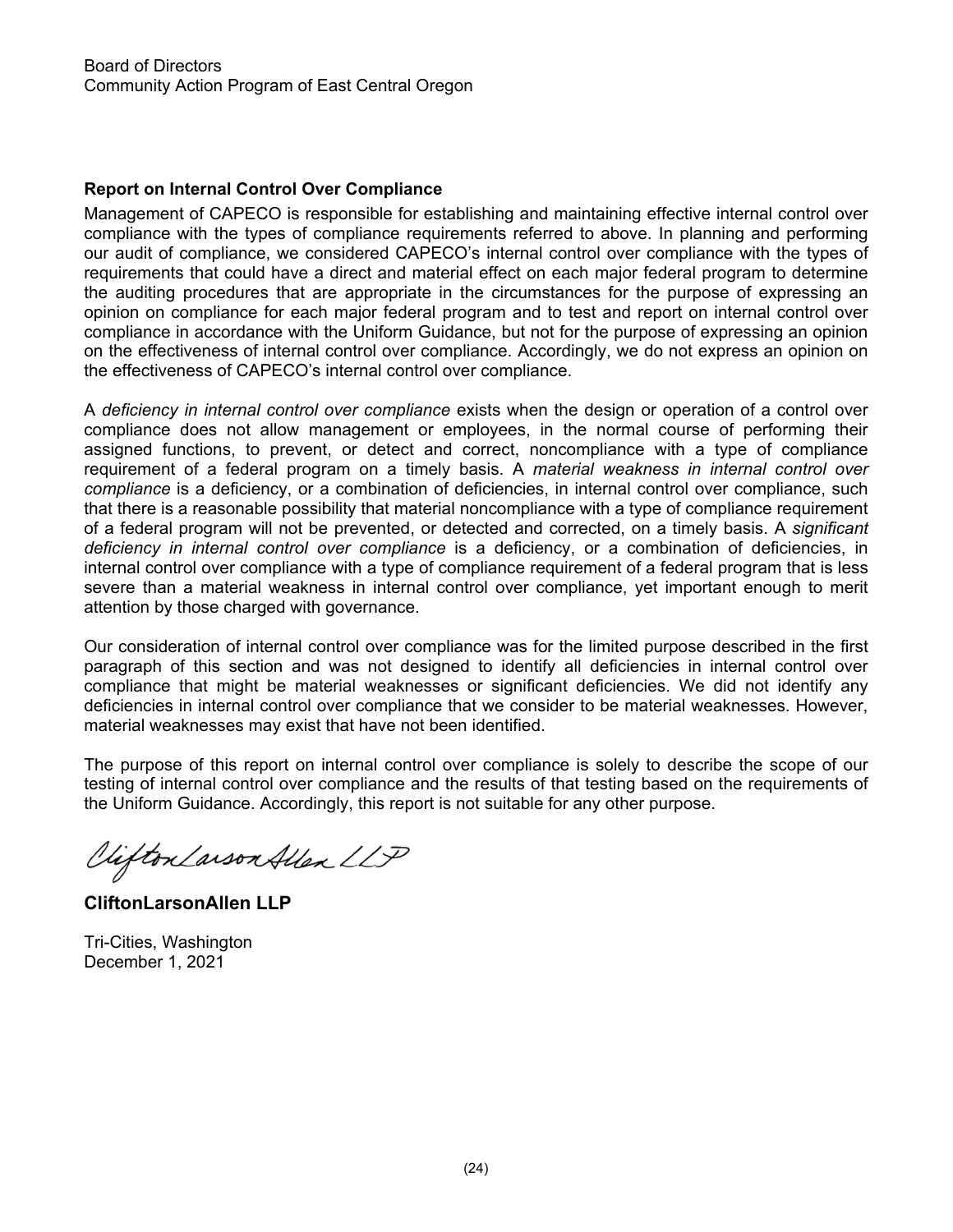# **COMMUNITY ACTION PROGRAM OF EAST CENTRAL OREGON SCHEDULE OF FINDINGS AND QUESTIONED COSTS YEAR ENDED JUNE 30, 2021**

| <b>Section I- Summary of Auditors' Results</b>                                                                                                                    |                                                     |
|-------------------------------------------------------------------------------------------------------------------------------------------------------------------|-----------------------------------------------------|
| <b>Financial Statements</b>                                                                                                                                       |                                                     |
| 1. Type of auditors' report issued:                                                                                                                               | Unmodified                                          |
| 2. Internal control over financial reporting:                                                                                                                     |                                                     |
| Material weakness (es) identified?<br>$\bullet$<br>Significant deficiency(ies) identified<br>$\bullet$<br>that are not considered to be<br>material weakness(es)? | $yes$ $X$ no<br>_ yes  __ <u>X   </u> none reported |
| 3. Noncompliance material to financial<br>statements noted?                                                                                                       | _________ yes ____X____ no                          |
| <b>Federal Awards</b>                                                                                                                                             |                                                     |
| 1. Internal control over major federal programs:                                                                                                                  |                                                     |
| Material weakness (es) identified?                                                                                                                                | _______ yes ____ <u>X___</u><br>no                  |
| Significant deficiency(ies) identified<br>٠<br>that are not considered to be<br>material weakness(es)?                                                            | <u>X</u> none reported<br>_yes                      |
| 2. Type of auditors' report issued on<br>compliance for major federal programs:                                                                                   | Unmodified                                          |
| 3. Any audit findings disclosed that are<br>required to be reported in accordance<br>with 2 CFR section $200.515(d)(2)$ of the<br>Uniform Guidance?               | yes $X$ no                                          |
| <b>Identification of Major Federal Programs</b>                                                                                                                   |                                                     |
| <b>CFDA Number(s)</b>                                                                                                                                             | Name of Federal Program or Cluster                  |
| 21.019                                                                                                                                                            | <b>Coronavirus Relief Fund</b>                      |
| Dollar threshold used to distinguish between<br>Type A and Type B programs:                                                                                       | \$<br><u>750,000</u>                                |
| Auditee qualified as low-risk auditee?                                                                                                                            | <u>X yes no</u>                                     |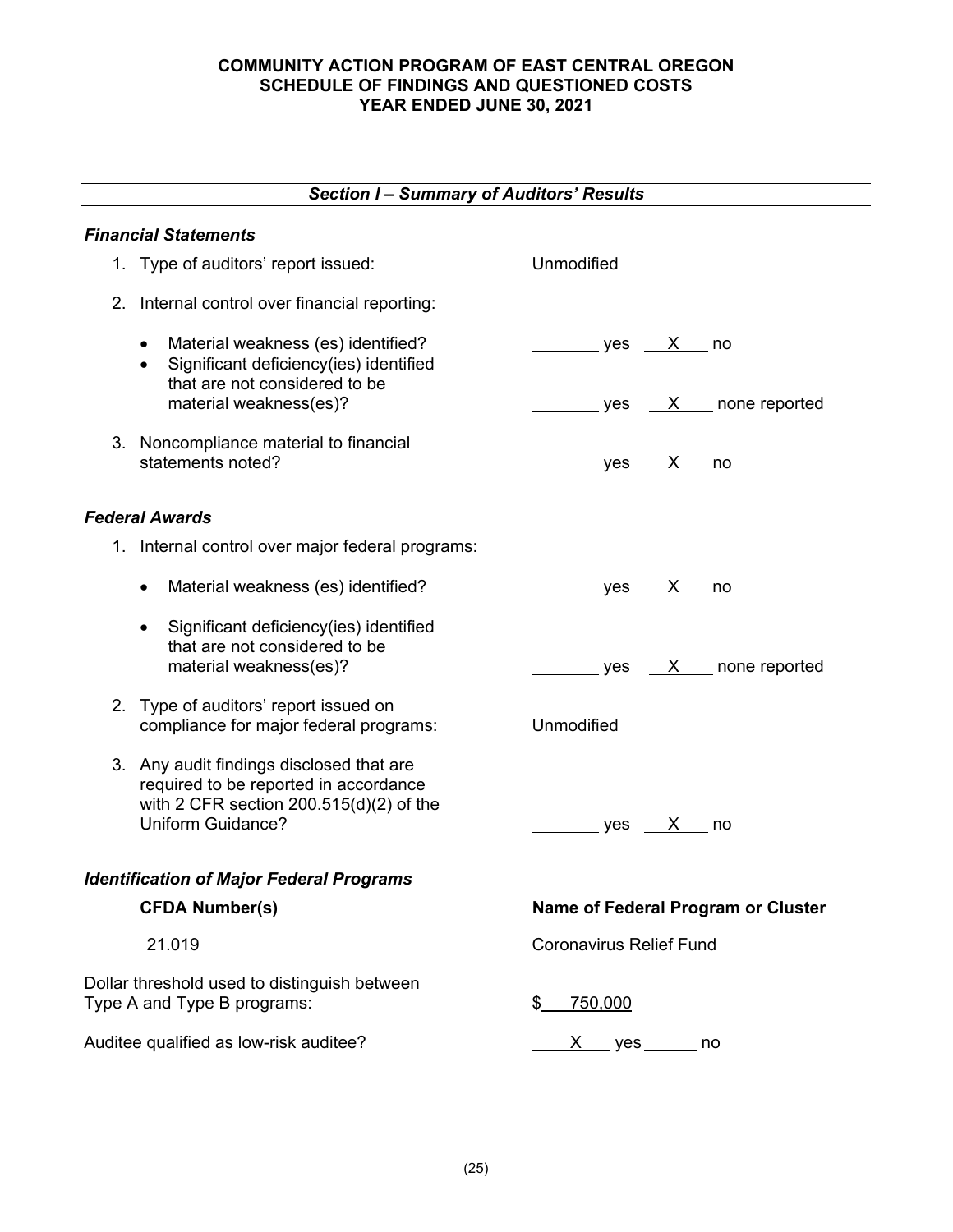## **COMMUNITY ACTION PROGRAM OF EAST CENTRAL OREGON SCHEDULE OF AUDIT FINDINGS AND QUESTIONED COSTS (CONTINUED) YEAR ENDED JUNE 30, 2021**

# *Section II – Financial Statement Findings*

Our audit did not disclose any matters required to be reported in accordance with *Government Auditing Standards*.

# *Section III – Federal Award Findings and Questioned Costs*

Our audit did not disclose any matters required to be reported in accordance with 2 CFR 200.516(a).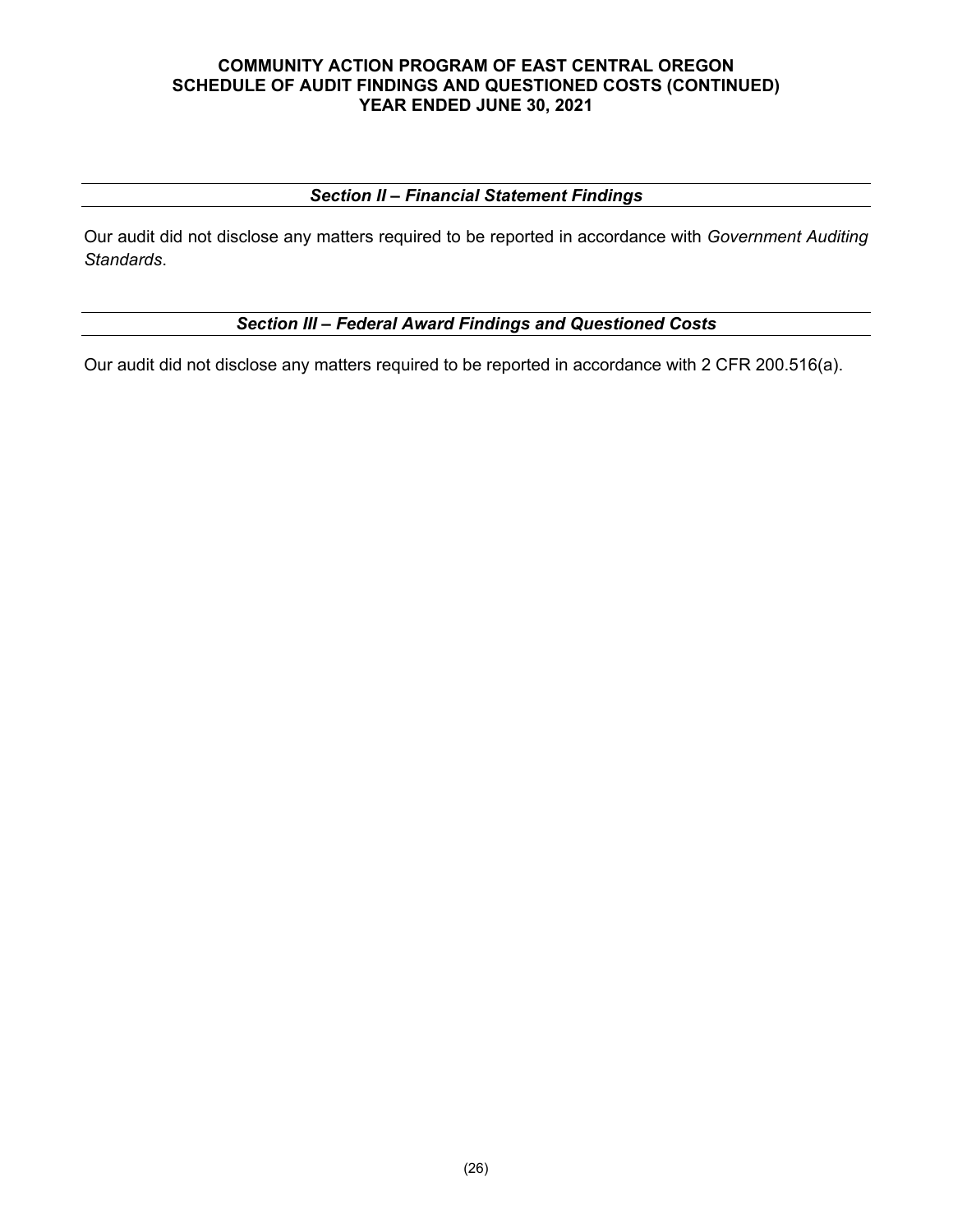### **COMMUNITY ACTION PROGRAM OF EAST CENTRAL OREGON SCHEDULE OF EXPENDITURES OF FEDERAL AWARDS YEAR ENDED JUNE 30, 2021**

| Federal Grantor/Pass through Grantor/<br>Program or Cluster Title      | Federal<br>Assistance<br>Listing<br>Number | Pass-Through<br>Entity Identifying<br>Number | Federal<br>Expenditures |
|------------------------------------------------------------------------|--------------------------------------------|----------------------------------------------|-------------------------|
| U.S. Department of Health and Human Services                           |                                            |                                              |                         |
| Passed Through Oregon Department of Human Services:                    |                                            |                                              |                         |
| Aging Cluster:                                                         |                                            |                                              |                         |
| Title III B                                                            | 93.044                                     | 160433                                       | \$<br>278,429           |
| Title III C1                                                           | 93.045                                     | 160433                                       | 246,472                 |
| Title III C2                                                           | 93.045                                     | 160433                                       | 174,918                 |
| IT                                                                     | 93.045                                     | 160433                                       | 3,843                   |
| COVID-19 - FFRCA III C1/C2                                             | 93.045                                     | 160433                                       | 2,472                   |
| COVID-19 - CARES Title IIIC                                            | 93.045                                     | 160433                                       | 1,352                   |
| COVID-19 - HDC5 3C                                                     | 93.045                                     | 160433                                       | 64,800                  |
| Total AL #93.045                                                       |                                            |                                              | 493,857                 |
| <b>USDA/NSIP</b>                                                       | 93.053                                     | 160433                                       | 127,375                 |
| <b>Total Aging Cluster</b>                                             |                                            |                                              | 899,661                 |
| Title VII B                                                            | 93.041                                     | 160433                                       | 8,370                   |
| Title III E                                                            | 93.052                                     | 160433                                       | 64,462                  |
| Passed Through Oregon Housing and Community Services:                  |                                            |                                              |                         |
| Temporary Assistance for Needy Families (HSP)                          | 93.558                                     | NOA 2001ORTANF                               | 20,052                  |
| Low Income Home Energy Assistance Program (LIHEAP)                     | 93.568                                     | NOA G-1901ORLIEA/2001ORLIEA/2001ORE5C3       | 1,293,158               |
| COVID-19 - Low Income Home Energy Assistance Program (LIHEAP) LP CARES | 93.568                                     | NOA G-1901ORLIEA/2001ORLIEA/2001ORE5C3       | 449,354                 |
| Total AL #93.568                                                       |                                            |                                              | 1,742,512               |
| Community Services Block Grant (CBSG)                                  | 93.569                                     | NOA G-1901ORCOSR/2001ORCSC3/G-2001ORCOSR     | 113,988                 |
| COVID-19 - Community Services Block Grant (CBSG) CSBG CARES            | 93.569                                     | NOA G-1901ORCOSR/2001ORCSC3/G-2001ORCOSR     | 41,105                  |
| Total AL #93.569                                                       |                                            |                                              | 155,093                 |
| Passed Through Administration for Children and Families:               |                                            |                                              |                         |
| Independent Living Program (ILP)                                       | 93.674                                     | 160901                                       | 23,452                  |

*See accompanying Notes to Schedule of Expenditures of Federal Awards.*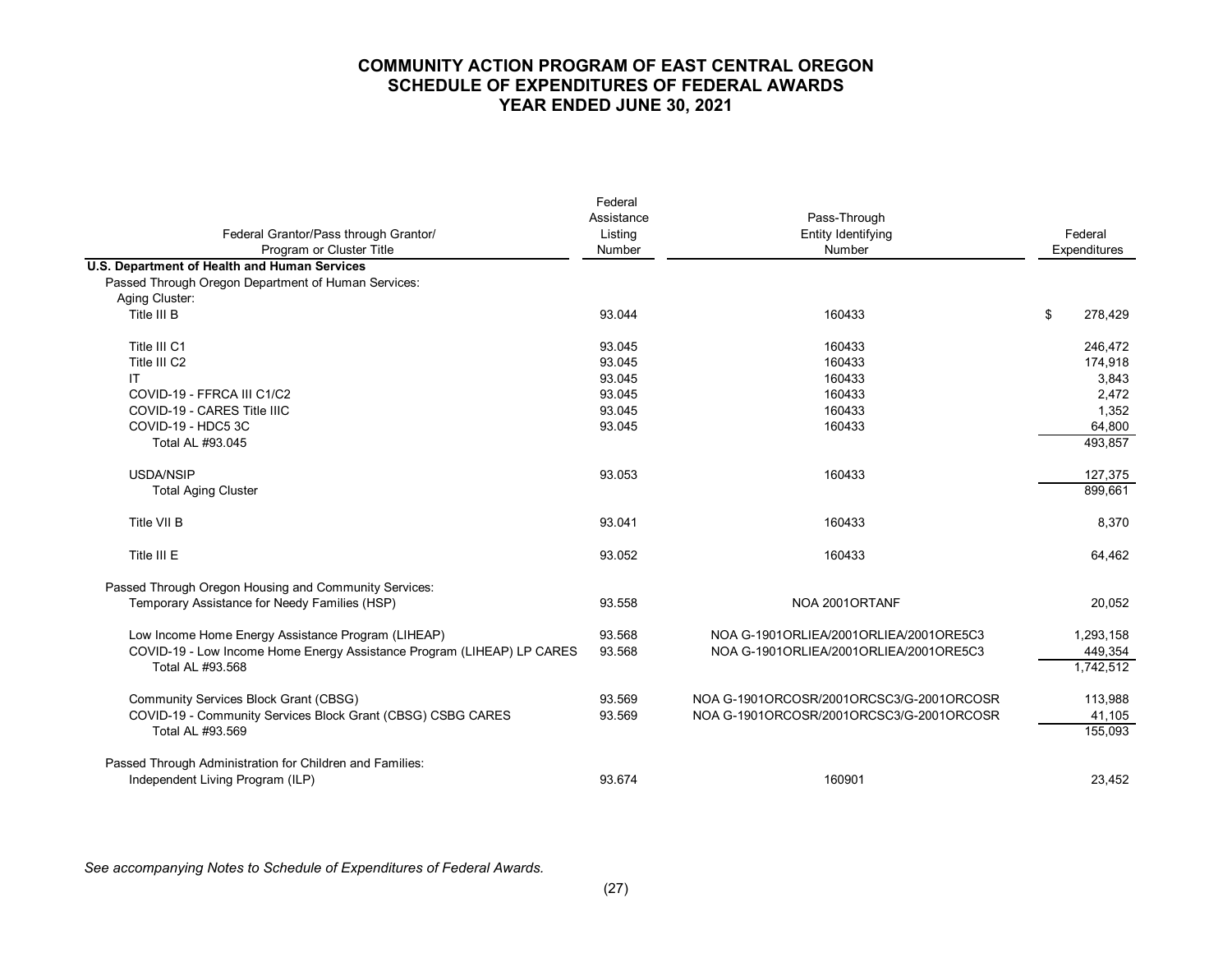### **COMMUNITY ACTION PROGRAM OF EAST CENTRAL OREGON SCHEDULE OF EXPENDITURES OF FEDERAL AWARDS (CONTINUED) YEAR ENDED JUNE 30, 2021**

|                                                                                      | Federal<br>Assistance | Pass-Through                                     |              |
|--------------------------------------------------------------------------------------|-----------------------|--------------------------------------------------|--------------|
| Federal Grantor/Pass through Grantor/                                                | Listing               | Entity Identifying                               | Federal      |
| Program or Cluster Title                                                             | Number                | Number                                           | Expenditures |
| U.S. Department of Health and Human Services (Continued)                             |                       |                                                  |              |
| Medicaid Cluster:                                                                    |                       |                                                  |              |
| COVID-19 - No Wrong Door ADRC (NWD)                                                  | 93.778                |                                                  | 15,481<br>\$ |
| <b>Total Medicaid Cluster</b>                                                        |                       |                                                  | 15.481       |
| Total U.S. Department of Health and Human Services                                   |                       |                                                  | 2,929,083    |
| <b>U.S. Department of Agriculture</b>                                                |                       |                                                  |              |
| Passed Through Oregon Food Bank:                                                     |                       |                                                  |              |
| Food Distribution Cluster:<br><b>COMMODITIES Community Supplemental Food Program</b> | 10.565                | CAPECO                                           | 102,808      |
|                                                                                      |                       |                                                  |              |
| The Emergency Food Assistance Program (TEFAP)                                        | 10.568                | CAPECO                                           | 47,098       |
|                                                                                      |                       |                                                  |              |
| COMMODITIES The Emergency Food Assistance Program                                    | 10.569                | CAPECO                                           | 546,177      |
| <b>Total Food Distribution Cluster</b>                                               |                       |                                                  | 696,083      |
| Passed Through Confederated Tribes Umatilla Indian Reservation (CTUIR):              |                       |                                                  |              |
| Food Distribution Program Indian Reservation (FDPIR)                                 | 10.567                | N/A                                              | 123,432      |
| <b>COMMODITIES Food Distribution Program Indian Reservation</b>                      | 10.567                | CAPECO                                           | 38,643       |
| Total AL #10.567                                                                     |                       |                                                  | 162,075      |
|                                                                                      |                       |                                                  |              |
| Total U.S. Department of Agriculture                                                 |                       |                                                  | 858,158      |
| U.S. Department of Housing and Urban Development (HUD)                               |                       |                                                  |              |
| Continuum of Care Homeless Assistance Program (TH)                                   | 14.235                |                                                  | 120,330      |
|                                                                                      |                       |                                                  |              |
| Continuum of Care Homeless Assistance Programs (PSH)                                 | 14.235                |                                                  | 45.345       |
| Total AL #14.235                                                                     |                       |                                                  | 165,675      |
| Passed Through Oregon Housing and Community Services:                                |                       |                                                  |              |
| Emergency Shelter Grant Program (ESGP)                                               | 14.231                | NOA E18-DC-41-0001/E-20-DW-41-0001/E20-dc-41-001 | 75,164       |
|                                                                                      |                       |                                                  |              |
| Home Tenant Based Assistance (HTBA)                                                  | 14.239                | NOA M-18-SG-41-0100/M-19-SG-41-0100              | 88,178       |
|                                                                                      |                       |                                                  | 329,017      |
| Total U.S. Department of Housing and Urban Development (HUD)                         |                       |                                                  |              |
|                                                                                      |                       |                                                  |              |

*See accompanying Notes to Schedule of Expenditures of Federal Awards.* 

(28)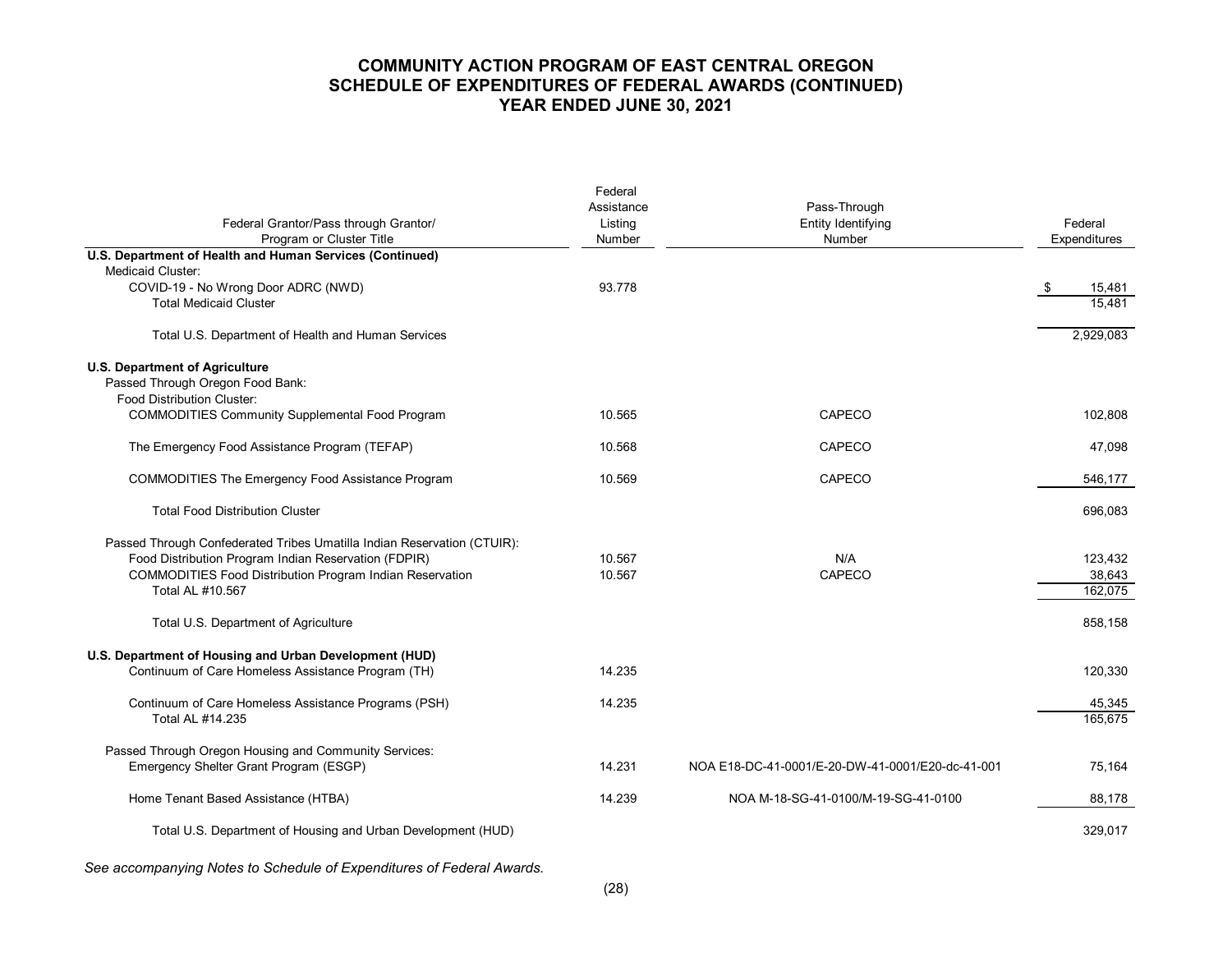## **COMMUNITY ACTION PROGRAM OF EAST CENTRAL OREGON SCHEDULE OF EXPENDITURES OF FEDERAL AWARDS (CONTINUED) YEAR ENDED JUNE 30, 2021**

|                                                                 | Federal<br>Assistance | Pass-Through       |              |
|-----------------------------------------------------------------|-----------------------|--------------------|--------------|
| Federal Grantor/Pass through Grantor/                           | Listing               | Entity Identifying | Federal      |
| Program or Cluster Title                                        | Number                | Number             | Expenditures |
| <b>U.S. Department of Energy</b>                                |                       |                    |              |
| Passed Through Oregon Housing and Community Services:           |                       |                    |              |
| Bonneville Power Administration Weatherization Assistance       |                       |                    |              |
| Program (BPAWAP)                                                | 81.XXX                | <b>NOA 83358</b>   | \$<br>21,476 |
| Department of Energy Weatherization Assistance Program (DOEWAP) | 81.042                | NOA DE-EE0007945   | 33,095       |
| Total U.S. Department of Energy                                 |                       |                    | 54,571       |
| <b>U.S. Department of Treasury</b>                              |                       |                    |              |
| Passed Through Oregon Housing and Community Services:           |                       |                    |              |
| COVID-19 - RR Cares                                             | 21.019                | NOA N/A            | 1,438,645    |
| COVID-19 - Rent Relief                                          | 21.019                | NOA N/A            | 11,763       |
| COVID-19 - EASCR                                                | 21.019                | NOA N/A            | 760,842      |
|                                                                 |                       |                    | 2,211,250    |
| Passed Through City of Hermiston:                               |                       |                    |              |
| COVID-19 - Hermiston                                            | 21.019                | N/A                | 136,589      |
| Total AL #21.019                                                |                       |                    | 2,347,839    |
| Passed Through Oregon Housing and Community Services:           |                       |                    |              |
| Oregon Emergency Rental Assistance Program (OERAP)              | 21.023                | NOA N/A            | 116,503      |
| Total U.S. Department of Treasury                               |                       |                    | 2,464,342    |
| <b>Total Consolidated Federal Awards</b>                        |                       |                    | 6,635,171    |

*See accompanying Notes to Schedule of Expenditures of Federal Awards.*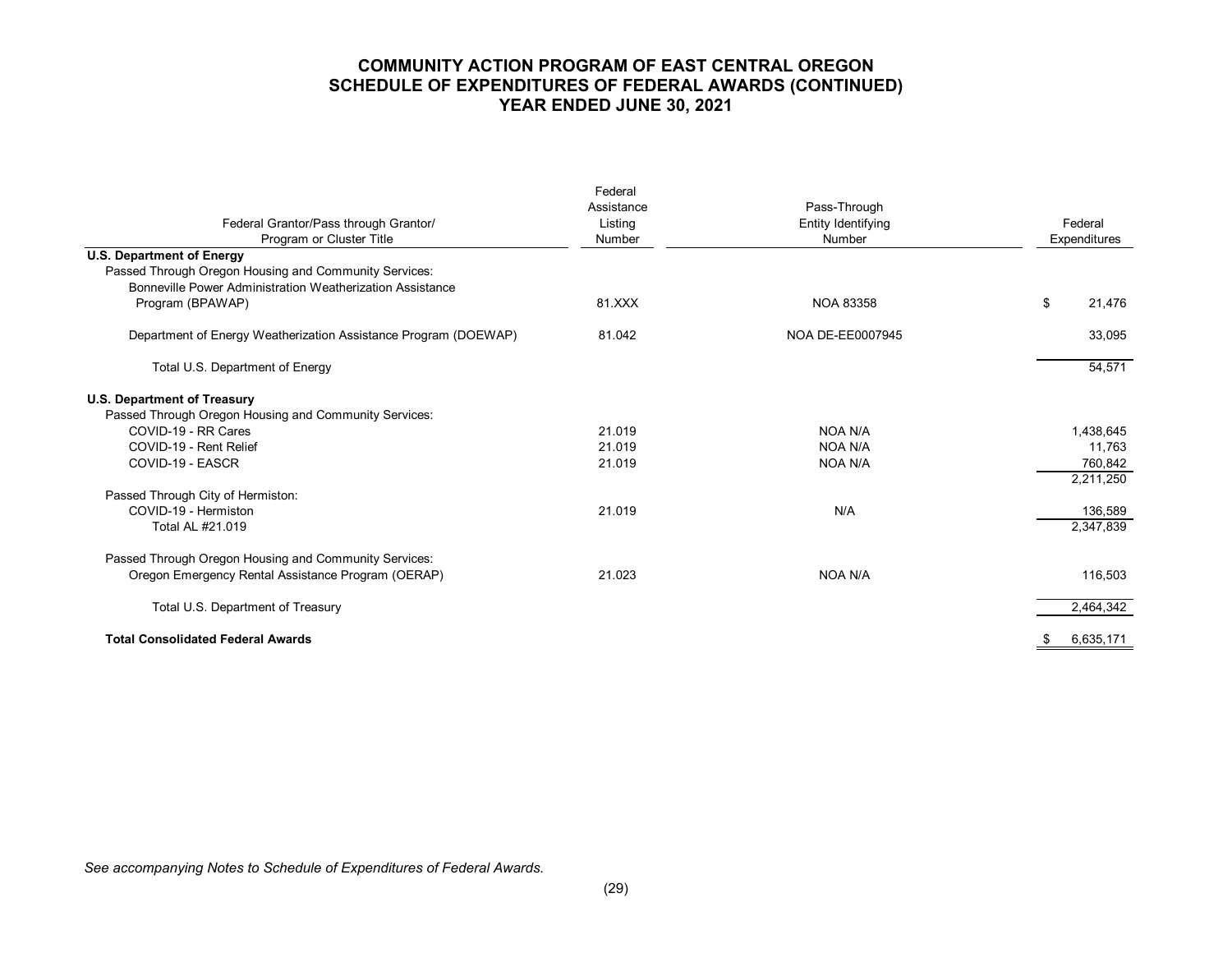## **COMMUNITY ACTION PROGRAM OF EAST CENTRAL OREGON NOTES TO SCHEDULE OF EXPENDITURES OF FEDERAL AWARDS YEAR ENDED JUNE 30, 2021**

## **NOTE 1 BASIS OF PRESENTATION**

The accompanying schedule of expenditures of federal awards (the Schedule) includes the federal award activity of CAPECO under programs of the federal government for the year ended June 30, 2021. The information in this Schedule is presented in accordance with the requirements of 2 CFR Part 200, *Uniform Administrative Requirements, Cost Principles, and Audit Requirements for Federal Awards* (Uniform Guidance). Because the Schedule presents only a selected portion of the operations of CAPECO, it is not intended to, and does not, present the consolidated financial position, changes in net assets, or cash flows of CAPECO.

CAPECO does not have subrecipients.

## **NOTE 2 SIGNIFICANT ACCOUNTING POLICIES**

Expenditures reported on the Schedule are reported on the accrual basis of accounting. Such expenditures are recognized following the cost principles contained in the Uniform Guidance for all awards with the exception of CFDA 21.019, which follows criteria determined by the Department of Treasury for allowability of costs. Under these principles, certain types of expenditures are not allowable or are limited as to reimbursement. Negative amounts shown on the Schedule represent adjustments or credits made in the normal course of business to amounts reported as expenditures in prior years.

# **NOTE 3 INDIRECT COST RATE**

CAPECO has not elected to use the 10% de minimis indirect cost rate as allowed under the Uniform Guidance.